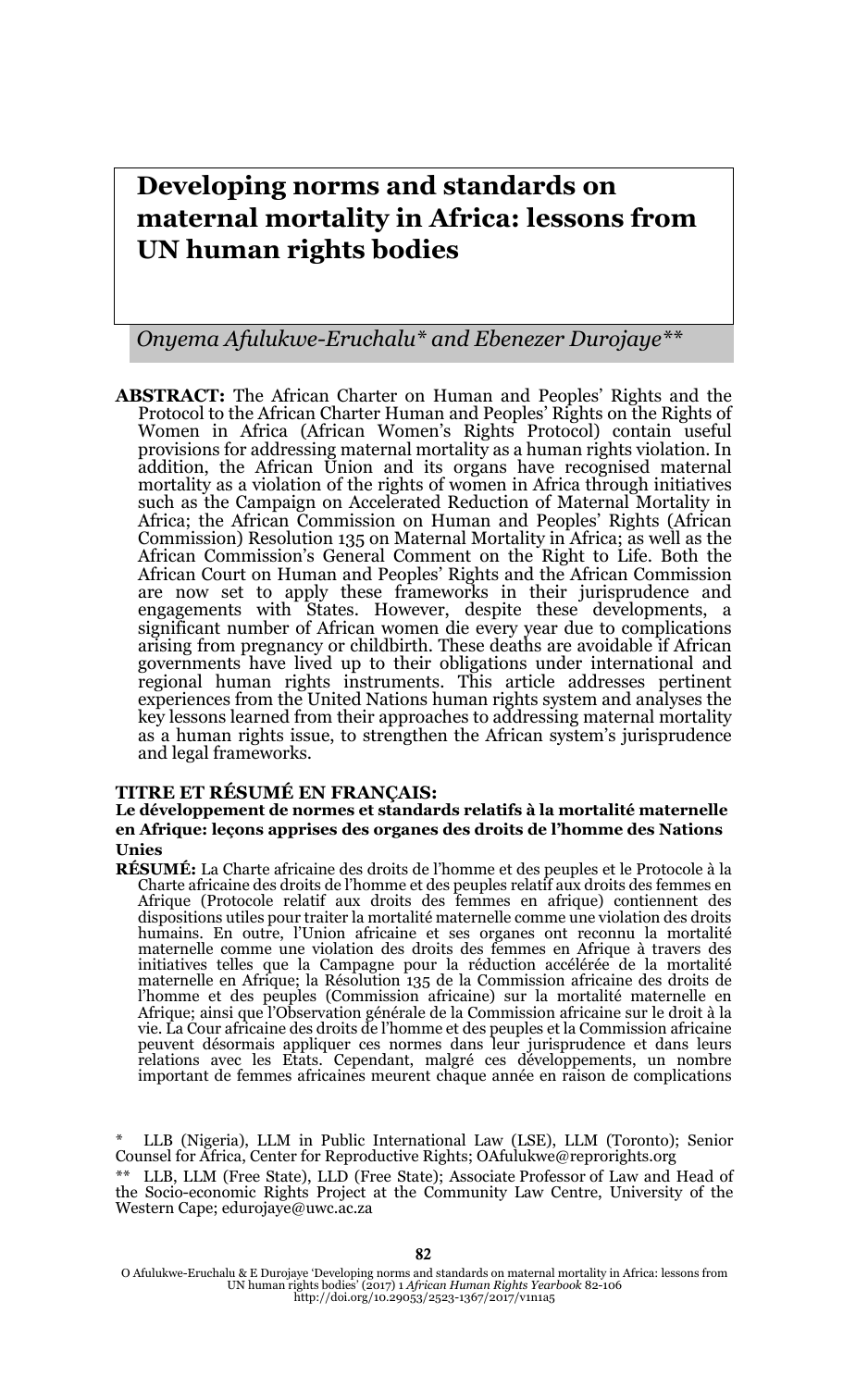liées à la grossesse ou à l'accouchement. Ces décès sont évitables si les gouvernements africains respectent leurs obligations en vertu des instruments internationaux et régionaux relatifs aux droits de l'homme. Le présent article traite des expériences pertinentes du système des droits de l'homme des Nations Unies et analyse les principaux enseignements tirés des approches par lesquelles ce système traite la mortalité maternelle en tant que question de droits de l'homme pour renforcer la jurisprudence et les cadres juridiques du système africain.

**KEY WORDS:** African Commission on Human and Peoples' Rights, African Court on Human and Peoples' Rights, maternal mortality, maternal morbidity, resolutions on maternal mortality, United Nations human rights system

#### **CONTENT:**

| 1.             |                                                                     |                                                                               |  |
|----------------|---------------------------------------------------------------------|-------------------------------------------------------------------------------|--|
| $\overline{2}$ |                                                                     |                                                                               |  |
|                | 2.1                                                                 |                                                                               |  |
|                | $2.2^{\circ}$                                                       |                                                                               |  |
|                | 2.3                                                                 | The right to dignity and to be free from torture, cruel, inhuman or degrading |  |
|                |                                                                     |                                                                               |  |
|                | 2.4                                                                 |                                                                               |  |
|                | 2.5                                                                 |                                                                               |  |
| 3              | Initiatives and jurisprudence of UN human rights bodies on maternal |                                                                               |  |
|                | 92                                                                  |                                                                               |  |
|                | 3.1                                                                 | Resolution 11/8 and the first report of the Office of the High Commissioner   |  |
|                |                                                                     |                                                                               |  |
|                | 3.2                                                                 |                                                                               |  |
|                | 3.3                                                                 | Resolution 18/2 and the OHCHR's technical guidance on the application of      |  |
|                |                                                                     | a human rights-based approach to the implementation of policies and           |  |
|                |                                                                     |                                                                               |  |
|                | 3.4                                                                 | Resolution 33/18 and a unified focus on the Sustainable Development Goals  98 |  |
|                | 3.5                                                                 |                                                                               |  |
| 4              |                                                                     | Potential of the African Court and Commission to develop norms on             |  |
|                |                                                                     |                                                                               |  |
| 5              |                                                                     |                                                                               |  |
|                |                                                                     |                                                                               |  |

# **1 INTRODUCTION AND RATE OF MATERNAL MORTALITY IN AFRICA**

The African Commission's Resolution on Maternal Mortality in Africa in 2008, resolution 135, signalled one of the earliest coordinated regional efforts focused solely on addressing the significantly high<br>levels of maternal deaths in African countries. Prior to the adoption of resolution 135, the regional commitments to reducing maternal mortality were encapsulated in the 2003 Protocol to the African Charter Human and Peoples' Rights on the Rights of Women in Africa (African Women's Rights Protocol), the 2005 African Union's Policy Framework for the promotion of Sexual and Reproductive Health and Rights in Africa and the 2006 African Women's Rights Plan of Action. At the time of its adoption, the world experienced approximately 358 000 maternal deaths,<sup>2</sup> with 355 000 (99 per cent) of them occurring in

<sup>1</sup> African Commission on Human and Peoples' Rights, Resolution 135 available at http://www.achpr.org/sessions/44th/resolutions/135/ (accessed 14 July 2017).

<sup>2</sup> WHO *et al*, *Trends in maternal mortality: 1990 to 2008* http://apps.who.int/iris/ bitstream/10665/44423/1/9789241500265\_eng.pdf (accessed 14 July 2017).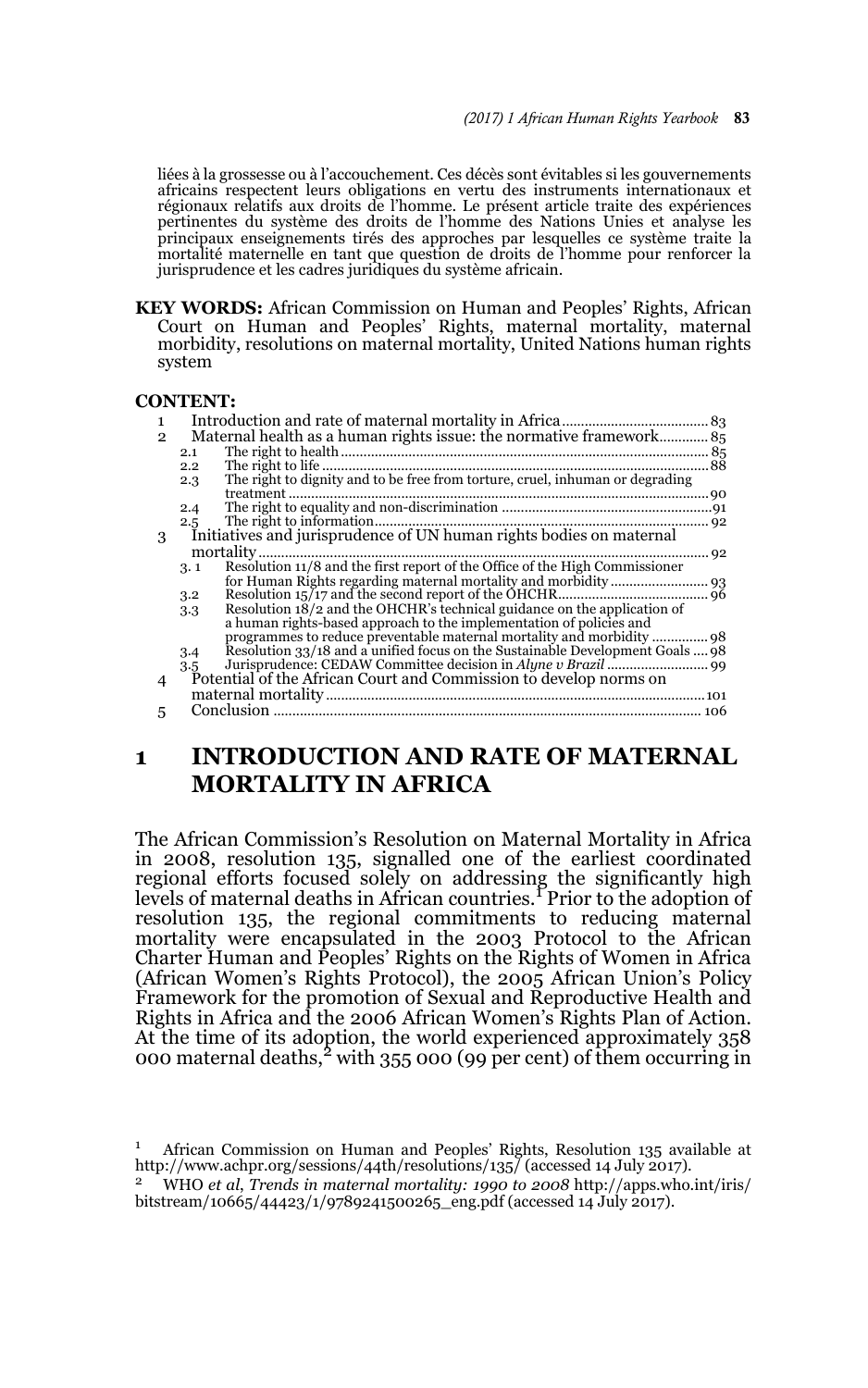developing countries.<sup>3</sup> Six of the eleven countries that accounted for 65 per cent of maternal deaths worldwide were African countries.4 The adult lifetime risk of maternal death<sup>5</sup> in 2008 was highest in sub-Saharan Africa at 1 in 31 while in developed regions the lifetime risk was  $1-1$  in 4300.<sup>6</sup>

Accordingly, resolution 135 was timely, in that the African Commission on Human and Peoples' Rights (African Commission) recognised that African countries had both a regional and international obligation, under the African Women's Rights Protocol and the United Nations Millennium Development Goals (MDGs), to improve maternal health.<sup>7</sup> It expressed concern that no progress had been made towards reducing maternal mortality and declared preventable maternal mortality in Africa a violation of the rights to life, dignity, equality and<br>non-discrimination.<sup>8</sup> It concluded by urging African governments to individually and collectively implement its specified recommendations, discussed in the section below, in order to reduce maternal deaths in the continent.<sup>9</sup>

The African Commission's resolution's call for a collective effort to address maternal mortality materialised in 2009 when the Campaign for the Accelerated Reduction of Maternal Mortality in Africa (CARMMA), a joint initiative of the African Union Commission and United Nations Population Fund (UNFPA), was launched.10 Its core objective was to generate amplified action towards improving maternal health by expanding the availability and use of universally accessible health services, including those pertaining to sexual and reproductive health, which are critical for reducing maternal mortality, and ensuring accountability.<sup>11</sup> Currently, out of the 55 African Union (AU) member states, 46 have already launched CARMMA while 6 more are taking steps towards doing so.<sup>12</sup> Despite these regional commitments, a majority of African countries did not make adequate progress to meet  $M\ddot{D}G$  5 which required the reduction of maternal mortality ratio (MMR) by three quarters (75 per cent) between 1990 and 2015.<sup>13</sup>

Indeed, the MDGs deadline coincided with the release of the latest statistics on the world's maternal mortality trend by the World Health Organization *et al* and yielded some insight into why most African countries were categorised as having made inadequate progress to meet

- $\frac{6}{7}$  As above.
- $\frac{7}{8}$  African Commission (n 1 above).
- $\frac{8}{9}$  As above.
- $\frac{9}{10}$  As above.
- <sup>10</sup> http://www.carmma.org/ (accessed 19 October 2017).
- <sup>11</sup> As above.
- http://www.carmma.org/scorecards.

<sup>13</sup> United Nations Economic Commission for Africa *et al*, 'MDG Report 2015: Assessing Progress in Africa Toward the Millennium Development Goals' (2015).

<sup>3</sup> As above 1.

 $^4$  Democratic Republic of Congo, Ethiopia, Kenya, Nigeria, Sudan, United Republic of Tanzania WHO et al (n  $\,$  above)  $\,$  1.

The probability that a 15-year old female will die eventually from a maternal cause. As above.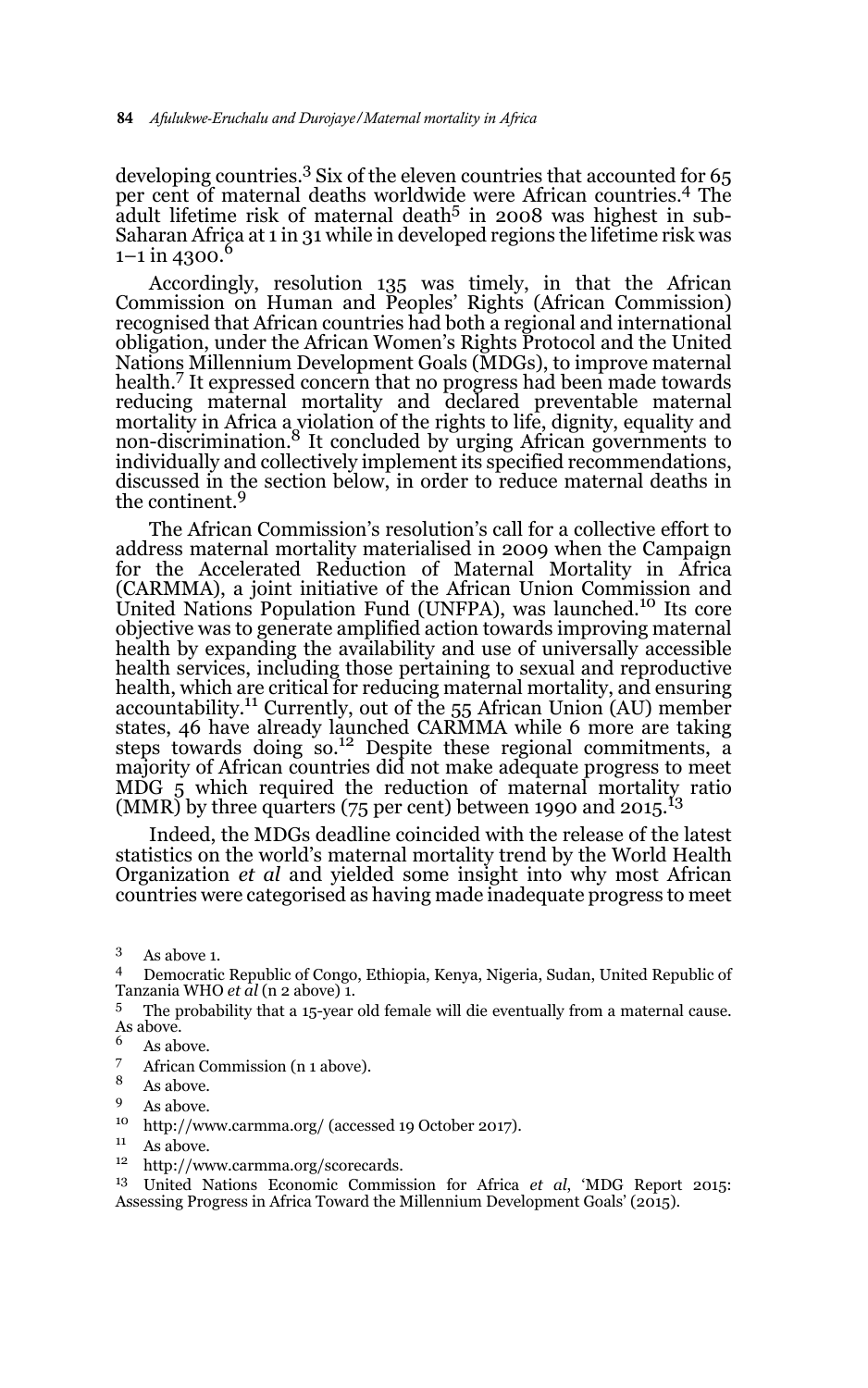MDG 5. The data showed that while the annual number of maternal deaths decreased by 43per cent from 532 000 in 1990 to approximately 303 000 in 2015, developing regions remained responsible for about 99 per cent of these deaths with sub-Saharan Africa accounting for 66 per cent in 2015.14 Country-focused data also indicated that Nigeria alone accounted for 19 per cent of the world's maternal deaths with approximately  $58$  000 deaths while Sierra Leone and Chad were the two countries with the highest estimated lifetime risk of maternal death at 1 in 17 and 1 in 18 respectively.<sup>15</sup>

With the end of the MDGs timeline in 2015, the global community's unified shift from MDG 5 to the adoption of the United Nations Sustainable Development Goals (SDGs) 3 and 5, whose targets are to reduce the global MMR to less than 70 per 100 000 live births by 2030,<br>and achieve gender equality and empower all women and girls,<sup>16</sup> provide an exceptional second chance. It offers opportunity to intensify African governments' efforts to reduce maternal mortality, with the assurance of international assistance and cooperation. To this end, this article analyses specific developments within the United Nations system that occurred within the same timeline as the African regional efforts, and which successfully catalysed the strengthening of norms and their practical application to reduce preventable maternal mortality, and draws key lessons from these approaches.

## **2 MATERNAL HEALTH AS A HUMAN RIGHTS ISSUE: THE NORMATIVE FRAMEWORK**

Deaths during pregnancy and childbirth are avoidable and therefore should be viewed not only as a social injustice issue but also as human rights violations. Indeed, various human rights provisions in international and regional human rights instruments, such as the rights to life, health, information, education, personal liberty, freedom from discrimination, and freedom from torture, cruel, inhuman and degrading treatment, have been interpreted as relevant to addressing preventable maternal mortality and morbidity. This section of the paper considers some of these rights.

### **2.1 The right to health**

The enjoyment of the right to the highest attainable standard of physical and mental health encompasses access to maternal health care services. This right, often referred to as the right to health, has been recognised in numerous international and regional human rights instruments with the most widely-recognised of these instruments

<sup>14</sup> WHO (n 2 above).

 $^{15}$  As above.<br> $^{16}$  United N

<sup>16</sup> United Nations Sustainable Development Goals, available at http://www.un.org/ sustainabledevelopment/sustainable-development-goals/ (accessed 14 August 2017).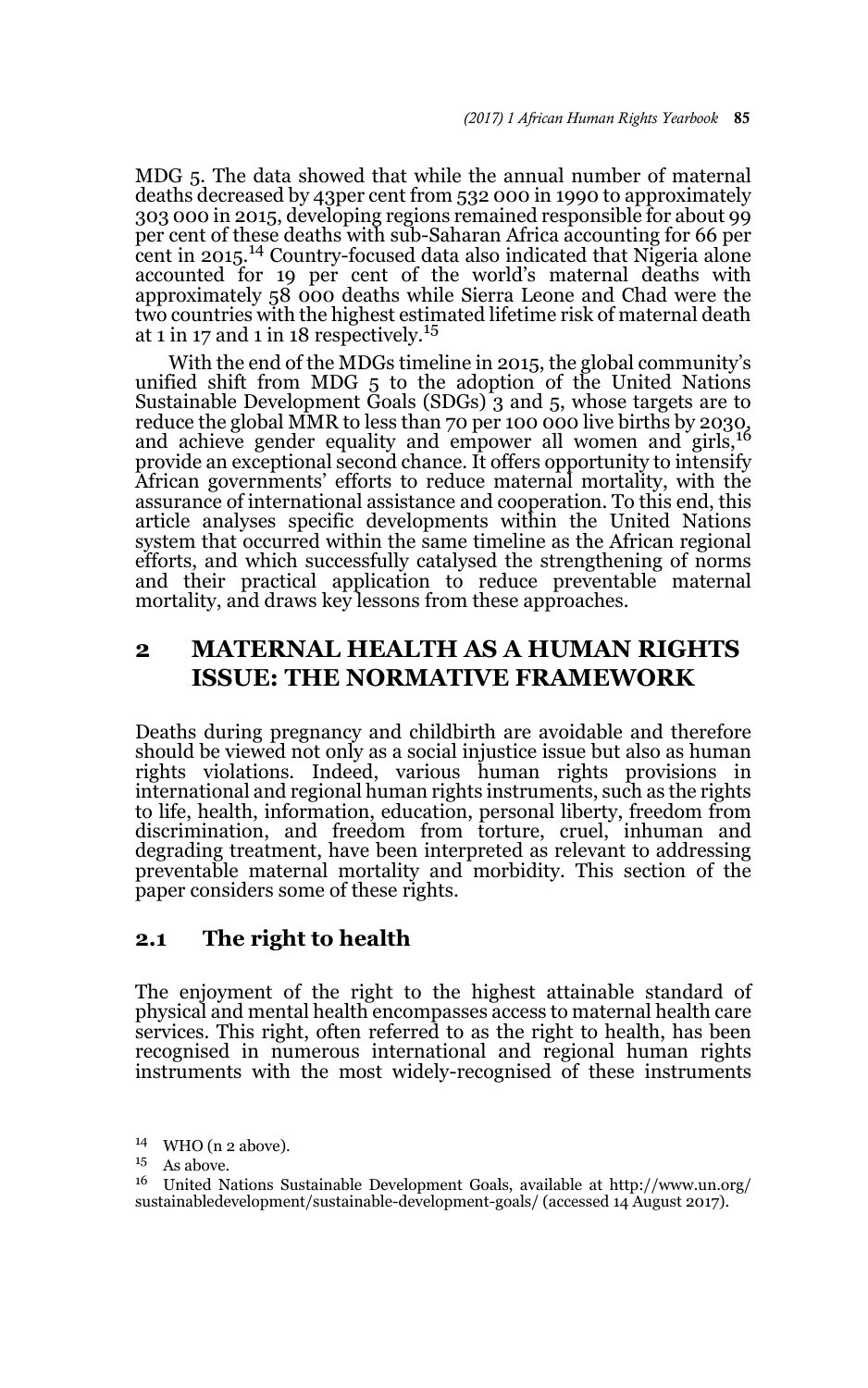being the International Covenant on Economic, Social and Cultural Rights (ICESCR).<sup>17</sup> Article 12(1) of the ICESCR recognises the right of every one to the enjoyment of the highest attainable standard of health, whereas article 12(2) recognises the underlying determinants of health including maternal health care. Also, article 12 of the Convention on the Elimination of All Forms of Discrimination against Women (CEDAW) recognises the right of all women on an equal basis with men to the<br>enjoyment of the right to health.<sup>18</sup> More importantly, article 12(2) of CEDAW enjoins states to realise the right to health care services to all pregnant women.

Both the Committee on Economic Social and Cultural Rights (ICESCR Committee) and Committee on the Elimination of Discrimination against Women (CEDAW Committee), expert bodies charged with interpreting ICESCR and CEDAW, have issued relevant general comments or recommendations touching on the right to health<br>in general and on women's health in particular.<sup>19</sup> For instance, in its General Comment 14, the ICESCR Committee noted that states must ensure four key principles of the right to health: availability, accessibility, acceptability and quality of health services for everyone, including pregnant women.<sup>20</sup> These principles are explained in detail below. Moreover, the ICESCR Committee has emphasised that states must give priority to the right to health of vulnerable groups, including women and children. Also, the CEDAW Committee in General Recommendation 24 has noted that states must ensure access to health care services peculiar to women's needs.<sup>21</sup> More importantly, the CEDAW Committee has noted that states must ensure the allocation of adequate resources to facilitate access to health care services needed by women and girls. It further notes that article 12 of the Convention requires governments to respect, protect and fulfil women's right to health.22

The United Nations Human Rights Council (UNHRC) for the first time in 2009 adopted a resolution on maternal mortality in which it calls on states to take steps and measures to address maternal mortality across the world.<sup>23</sup> According to the UNHRC, maternal mortality constitutes a gross violation of women's fundamental rights, including the rights to life, health, dignity and non-discrimination.<sup>24</sup> Thus, it

<sup>19</sup> The Committee on ESCR and CEDAW Committee are the expert bodies tasked with ensuring compliance with the ICESCR and CEDAW.

<sup>20</sup> Committee on ESCR *The Right to the Highest Attainable Standard of Health; General Comment No 14*, UN Doc E/C/12/2000/4 para 12.

<sup>21</sup> CEDAW Committee *General Recommendation 24 on Women and Health* UN GAOR 1999, Doc A/54/38 Rev para 11.

<sup>23</sup> Human Rights Council *Preventable maternal mortality and morbidity and human rights* A/HRC/11/L.16/Rev 1, 16 June 2009.

 $24$  As above para 2.

<sup>&</sup>lt;sup>17</sup> International Covenant on Economic, Social and Cultural Rights, adopted 16 December 1966; GA Res 2200 (XXI), UN Doc A/6316 (1966) 993 UNTS 3 (entered into force 3 January 1976).

<sup>18</sup> Convention on the Elimination of All Forms of Discrimination Against Women GA Res 54/180 UN GAOR 34th Session Supp No 46 UN Doc A/34/46 1980.

 $22$  As above, paras 14-16.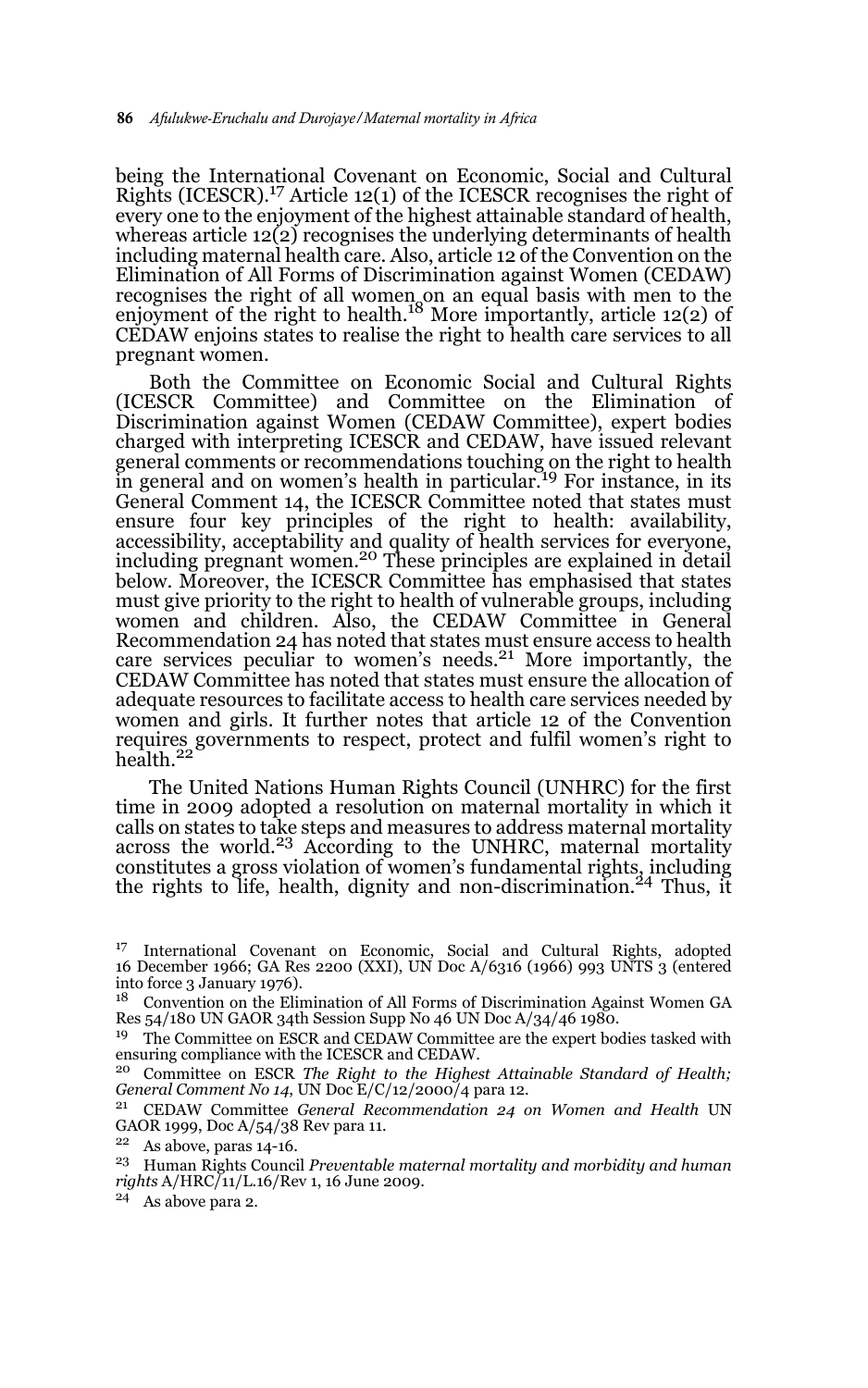urges states to take appropriate measures to prevent women from dying during pregnancy or childbirth. The UNHRC has also adopted a Technical Guidance on maternal mortality, where it urges states to adopt appropriate laws and policies to ensure safe motherhood and prevent women dying during childbirth and pregnancy.<sup>25</sup>

At the regional level, all the three major human rights instruments;<br>the African Charter on Human and Peoples' Rights (African Charter),<sup>26</sup> the African Charter on the Rights and Welfare of the Child (African<br>Children's Rights Charter)<sup>27</sup> and the African Women's Rights Protocol, contain provisions on the right to health, including access to maternal health care services. Article 14 of the African Women's Rights Protocol guarantees women's rights to health care, including sexual and reproductive health care. More importantly, article 14(2) enjoins states to

- (a) provide adequate, affordable and accessible health services, including information, education and communication programmes to women especially those in rural areas;
- (b) establish and strengthen existing pre-natal, delivery and post-natal health and nutritional services for women during pregnancy and while they are breast-feeding.

The relevance of this provision to addressing maternal deaths in the region is discussed below.

According to Hunt and de Mesquita, maternal health care services must be understood broadly as an entitlement to an available, accessible, adequate, effective, well-resourced, culturally acceptable<br>and integrated health system.<sup>28</sup> They further reasoned that some of the critical services that must be accessible to women in this integrated health system so as to prevent maternal deaths include: emergency obstetric care, a skilled birth attendant, education and information on sexual and reproductive health, safe and legal abortion services, and other sexual and reproductive health care services, such as family planning or contraceptive services.

Hunt and de Mesquita have further examined how the elements of the right to health as developed by the ICESCR Committee can be applicable specifically to maternal mortality and noted that availability requires states to ensure sufficient number of qualified health care

<sup>25</sup> Human Rights Council, Practices in adopting a human rights-based approach to eliminate preventable maternal mortality and human rights. 18th Session  $\hat{A}/HRC/18/$ 27; 8 July 2011.

 $^{26}$  African Charter on Human and Peoples' Rights OAU Doc CAB/LEG/67/3/Rev 5, adopted by the Organisation of African Unity, 27 June 1981, entered into force 21 October 1986.

 $^{27}$  African Charter on the Rights and Welfare of the Child, OAU Doc CAB/LEG/24.0/  $\,$ 49 (1990) (entered into force 29 November 1999).

<sup>28</sup> P Hunt & JB de Mesquita *Reducing maternal mortality: the contribution of the right to the highest attainable standard of health* (2010) 6.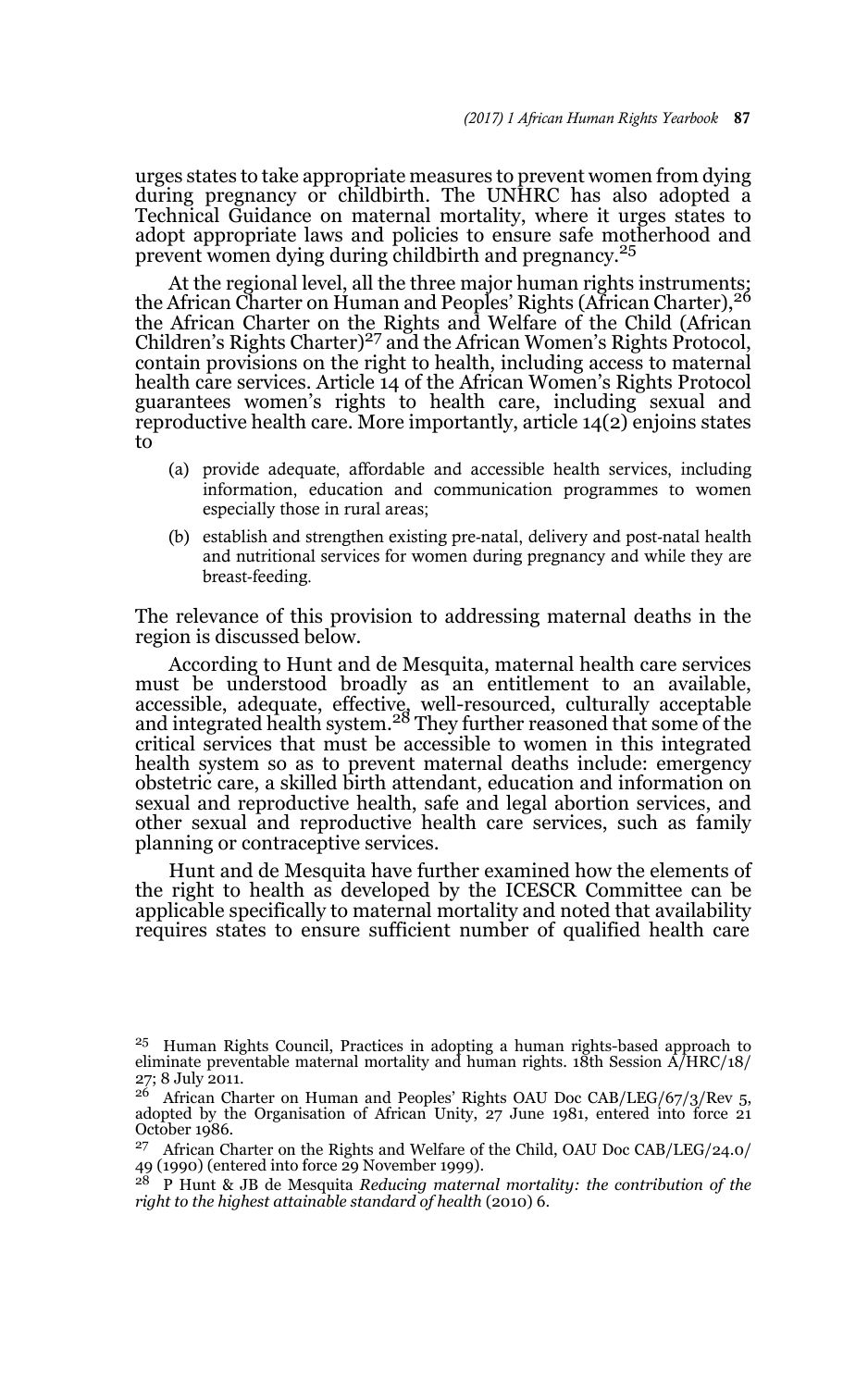providers to provide maternal health care services to pregnant women.29 Accessibility is made up of four elements-physical, economic, non-discrimination and information. This will require states to provide maternal health care services that are physically and financially accessible to all pregnant women, especially those in rural areas. It will also require states to address discriminatory laws, policies, practices and gender inequalities in health care and in society that prevent women and adolescent girls from accessing good quality services, including maternal care services. Information accessibility requires states to ensure that women and adolescents enjoy access to sexual and reproductive health information. This will require states to remove legal and policy as well as socio-cultural barriers to information on sexual and reproductive health. Acceptability requires that services must be respectful of the culture of individuals, minorities, peoples and communities and sensitive to gender and life-cycle requirements.<sup>30</sup> States must ensure that maternal services are sensitive to the rights, cultures and needs of pregnant women, including those from indigenous peoples and other minority groups. Moreover, States are expected to ensure that maternal health care services are medically appropriate and of good quality.

### **2.2 The right to life**

The right to life is often regarded as one of the most fundamental of all human rights.<sup>31</sup> It is guaranteed in international and regional human rights instruments and national law including articles 6 of the<br>International Covenant on Civil and Political Rights (ICCPR)<sup>32</sup> and 5 of the African Charter. As affirmed at the Vienna Programme of Action, all human rights (whether civil and political or socioeconomic rights), are indivisible, interrelated and interdependent.<sup>33</sup> Consequently, the violation of the right to health may result in the violation of the right to life.34 This is even more pertinent with regard to maternal injuries and deaths, as deaths during pregnancy are largely avoidable. Previously, the right to life had been construed narrowly to impose negative obligations on the state to refrain from taking life. However, decisions of regional human rights bodies and national courts have affirmed that

 $29$  As above 7.

 $30$  As above.<br> $31$  See General

<sup>31</sup> See General Comment 6 of the Human Rights Committee on article 6 of the ICCPR.

<sup>32</sup> International Covenant on Civil and Political Rights, adopted in 1966 entered into force on 23 March 1976.

<sup>33</sup> Adopted by the World Conference on Human Rights in Vienna on 25 June 1993.

<sup>34</sup> See for instance, Committee on ESCR General Comment No 14: The Right to the Highest Attainable Standard of Health, UN Doc E/C/12/2000/4 para 3. See also AE Yamin `Not just a tragedy: access to medication as a right under international law' (2003) 21 *Boston University International Law Journal* 370.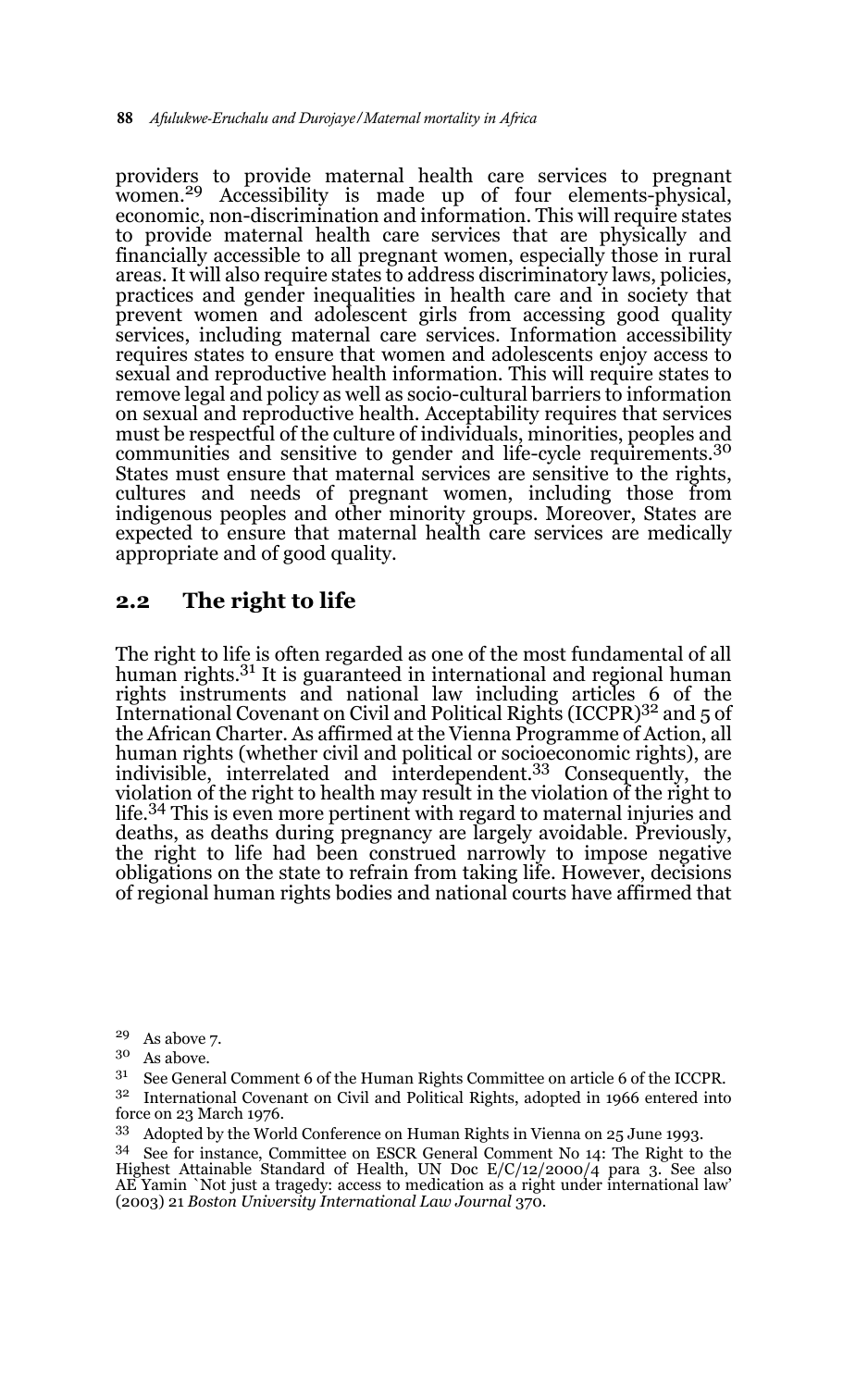the right to life imposes positive obligations on states to prevent loss of life.35 For example, in *Laxmi Mandal v Deen Dayal Haringar Hospital*; and *Jaitun v Maternity Home,* an Indian High Court found that death occasioned by lack of access to maternal health care services amounted to a violation of the right to life guaranteed in the<br>Constitution.<sup>36</sup>

This approach would seem to reaffirm the positive nature of the duty imposed by the right to life as well as reinstate the indivisibility and interrelatedness of all rights including the rights to health and life. It is consistent with the reasoning of some United Nations treaty monitoring bodies (UNTMBs) who have emphasised that deaths arising from poor or lack of access to maternal health care services will amount to the violation of the right to life.

For instance, the Human Rights Committee in its General Comment 6 has explained that the right to life should not be construed narrowly but that it intersects with other rights such as housing, food and health care.37 The Human Rights Committee has equally noted in its Concluding Observations that lack of access to reproductive health care services, including emergency obstetric care and services related to contraception for women, is a violation of their right to life.38 In particular, the Committee has consistently expressed grave concern over high rates of maternal mortality, framing it as a violation of women's right to life.<sup>39</sup>

The broad interpretation of states' obligation to guarantee the right to life in instances of preventable maternal deaths has also been explicitly recognised by the African Commission in its concluding observations, and most recently in its General Comment 3 on the Right to Life.40 The African Commission specifically noted that states have a responsibility to address chronic but pervasive threats to life such as preventable maternal deaths by establishing functioning health systems and eliminating discriminatory laws and practices that restrict access to healthcare services.<sup>41</sup>

<sup>35</sup> See *Pachim Banga Khet Majoor Samity v State of West Bengal* (1996) 4 SCC 37. The Court held that failure on the part of a government hospital to provide emergency treatment to a citizen amounted to a violation of the right to life guaranteed under article 21 of the Indian Constitution

<sup>36</sup> *Laxmi Mandal v Deen Dayal Haringar Hospital*; and *Jaitun v Maternity Home, MCD*, MANU/DE/1268/2010, cases WP(C) 8853/2008 and 10700/2009 (High Court of Delhi) judgment on 04.06.2010.

<sup>37</sup> HRC *General Comment 6: The Right to Life* UN GAOR Human Rights Committee 37th session Supp No 40 para 6.

<sup>38</sup> See HRC *Concluding Observation: Chile* 30/3/99 UN Doc CCPR/79/Ad. 104,para 15.

<sup>39</sup> See for instance HRC *Concluding Observations: Bolivia* 01/04/97 UN Doc. CCPR/ 79/Ad. 74, 22; Concluding Observation: Guatemala 27/08/2001 UN Doc CCPR/CO/ 72GTM, para 19.

<sup>40</sup> African Commission on Human and Peoples' Rights *General Comment 3: the right to life* Paras 3 and 42 available at http://www.achpr.org/files/instruments/general-comments-right-to-life/general\_comment\_no\_3\_english.pdf (accessed 14 July 2017).  $41$  As above.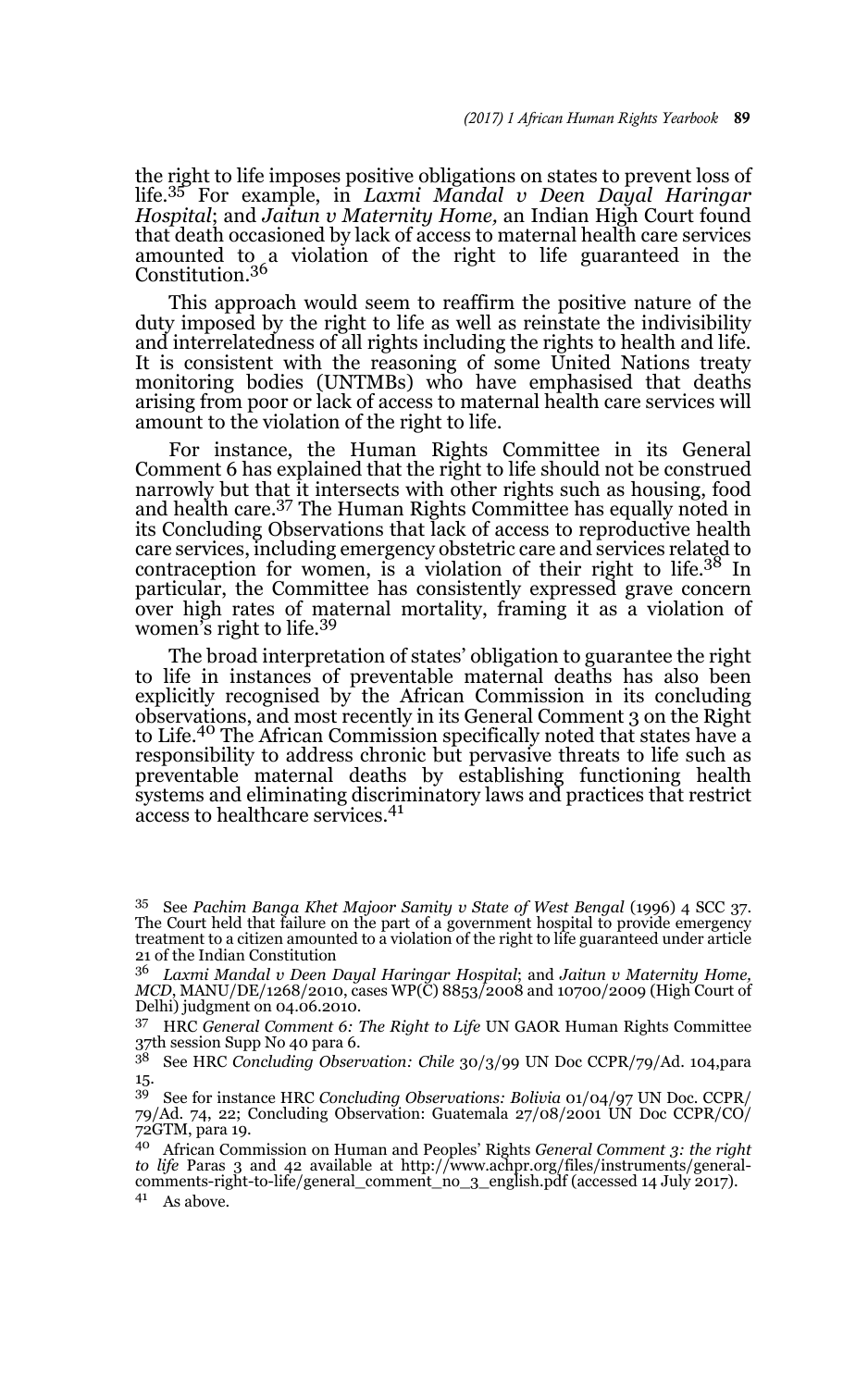## **2.3 The right to dignity and to be free from torture, cruel, inhuman or degrading treatment**

Another important right and freedom relating to maternal death is the right to dignity and the freedom from torture, cruel, inhuman and degrading treatment, guaranteed in most human rights instruments. The preamble to the Universal Declaration of Rights (Universal Declaration) provides that 'the recognition of the inherent dignity and of the equal and inalienable rights of all members of the human family, is the foundation of freedom, justice and peace in the world.'42 Article 1 of the Universal Declaration further provides that all human beings are born free and equal in dignity.

While provisions of corresponding international human rights instruments do not explicitly guarantee the right to dignity, the equivalent of this right is expressed in provisions relating to the right to be free from torture, cruel, inhuman and degrading treatment. For instance, article 7 of the ICCPR provides as follows:

No one shall be subjected to torture or cruel and inhuman or degrading treatment or punishment. In particular no one shall be subjected without his free consent to medical or scientific experimentation.<sup>43</sup>

Regional instruments contain explicit guarantees of both the right to dignity and freedom from torture and inhuman treatment. Article 5 of the African Charter recognises an individual's right to dignity. It provides that '[e]very individual shall have the right to the respect of the dignity inherent in a human being and to the recognition of his legal status'. It further prohibits all forms of cruel, inhuman and degrading treatment against any human being. This is complemented by article 3 of the African Women's Rights Protocol, which guarantees women's rights to dignity. It provides that 'every woman shall have the right to dignity inherent in a human being and to the recognition and protection of her human and legal rights'. Article 3 further provides that 'every woman shall have the right to respect as a person and to the free development of her personality'.

The right to dignity and freedom from torture and inhuman treatment has often been interpreted to ensure that prisoners are treated in humane ways. However national, regional and human rights mechanisms are increasingly recognising its application beyond prisons and other traditional settings where torture may occur to nontraditional settings such as healthcare institutions, as discussed below. National-level jurisprudence in Kenya and the UN Special Rapporteur on Torture have recognised that denial of care to, humiliation, mistreatment or detention of pregnant women seeking maternal care

<sup>42</sup> Universal Declaration of Human Rights, GA Res 217 A (III), UN Doc A/810 (10 December 1948).

<sup>43</sup> International Covenant on Civil and Political Rights adopted in 1966 entered into force 23 March 1976 999 UNTS 171 and 1057 UNTS 407 / [1980] ATS 23 / 6 ILM.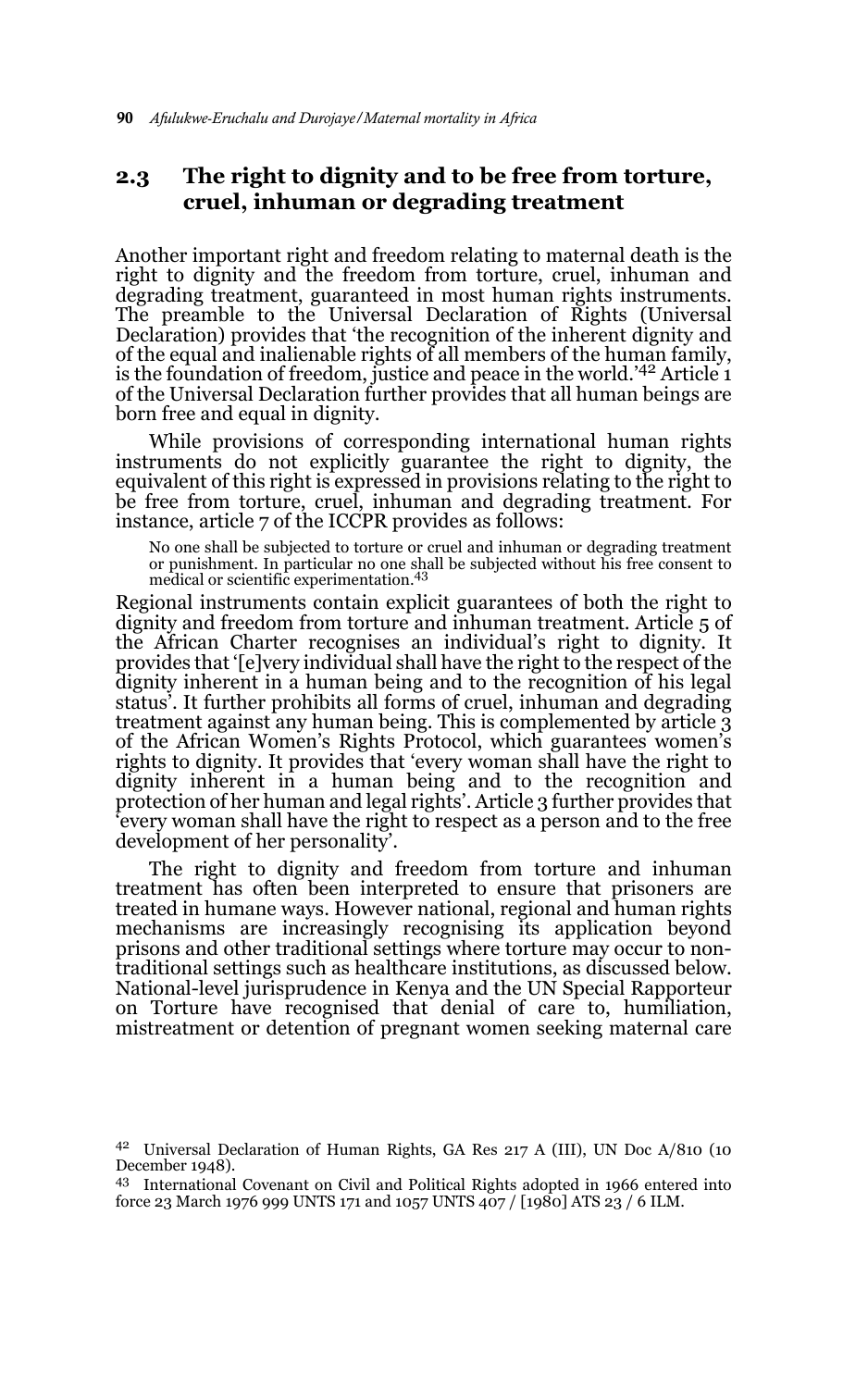services will undermine their right to dignity and freedom from torture, cruel, inhuman or degrading treatment.44

Indeed, the recent General Comment of the African Commission on Redress for Torture expressly addressed torture, cruel, inhuman or degrading treatment in healthcare facilities and urged states to be mindful of the gendered nature of torture and other ill-treatment and ensure adequate protective measures are put in place.<sup>45</sup>

Consequently, where a state fails to ensure quality maternal health care services to pregnant women free of mistreatment, abuse and neglect, this will result in the violation of their right to dignity and freedom from cruel and inhuman treatment.

### **2.4 The right to equality and non-discrimination**

The link between low status of women and high maternal deaths has been firmly established.<sup>46</sup> Indeed, as stated in the introduction, high maternal mortality rates are common among women in developing countries compared to developed countries as well as among vulnerable and marginalised women within a country. This perhaps is the most profound evidence of the injustice this avoidable situation represents. It also raises the issue of non-discrimination and violation of the right to equality. Article 12 of the CEDAW requires states to ensure access to health care services to women on a non-discriminatory basis.

The rights to equality and non-discrimination are essential to maternal mortality, particularly where poor, disadvantaged and vulnerable women in rural areas or indigenous communities are concerned. This was unequivocally confirmed by the CEDAW Committee in a ground breaking decision in *Alyne da Silva Pimentel v Brazil*, which is discussed in detail in the next section.<sup>47</sup>

Likewise, the African Women's Rights Protocol requires states to eliminate every form of discrimination against women including by undertaking measures to address the social and cultural patterns that perpetuate discrimination against women and girls.48 It further obligates state parties to enact and implement appropriate measures prohibiting and curbing all forms of discrimination particularly those

<sup>44</sup> *Millicent Awuor Maimuna & Another v Attorney General of Kenya & Others* (2012) Petition No 562. Special Rapporteur on Torture and Other Cruel, Inhuman or Degrading Treatment or Punishment, *Report of the Special Rapporteur on torture and other cruel inhuman or degrading treatment or punishment,* Ĥuman Rights Council, para. 47, UN<br>Doc. A/HRC/22/53 (1 February 2013) (Juan E Mendez).

<sup>45</sup> African Commission on Human and Peoples' Rights, *General Comment No.3 on the Right to Life,* paras 19 and 30, available at http://www.achpr.org/files/instruments/ general-comment-right-to-redress/achpr\_general\_comment\_no.\_4\_english.pdf  $(accessed 15 July 2017).$ 

<sup>46</sup> See R Cook *et al Reproductive health and human rights: integrating medicine, ethics, and law* (2003).

<sup>47</sup> Communication 17/2008, *Alyne da Silva Pimentel v Brazil* CEDAW Committee  $CEDAW/C/49/D/17/2008$ . Decision of  $25$  July, 2011.

<sup>48</sup> Article 2 of the African Women's Rights Protocol.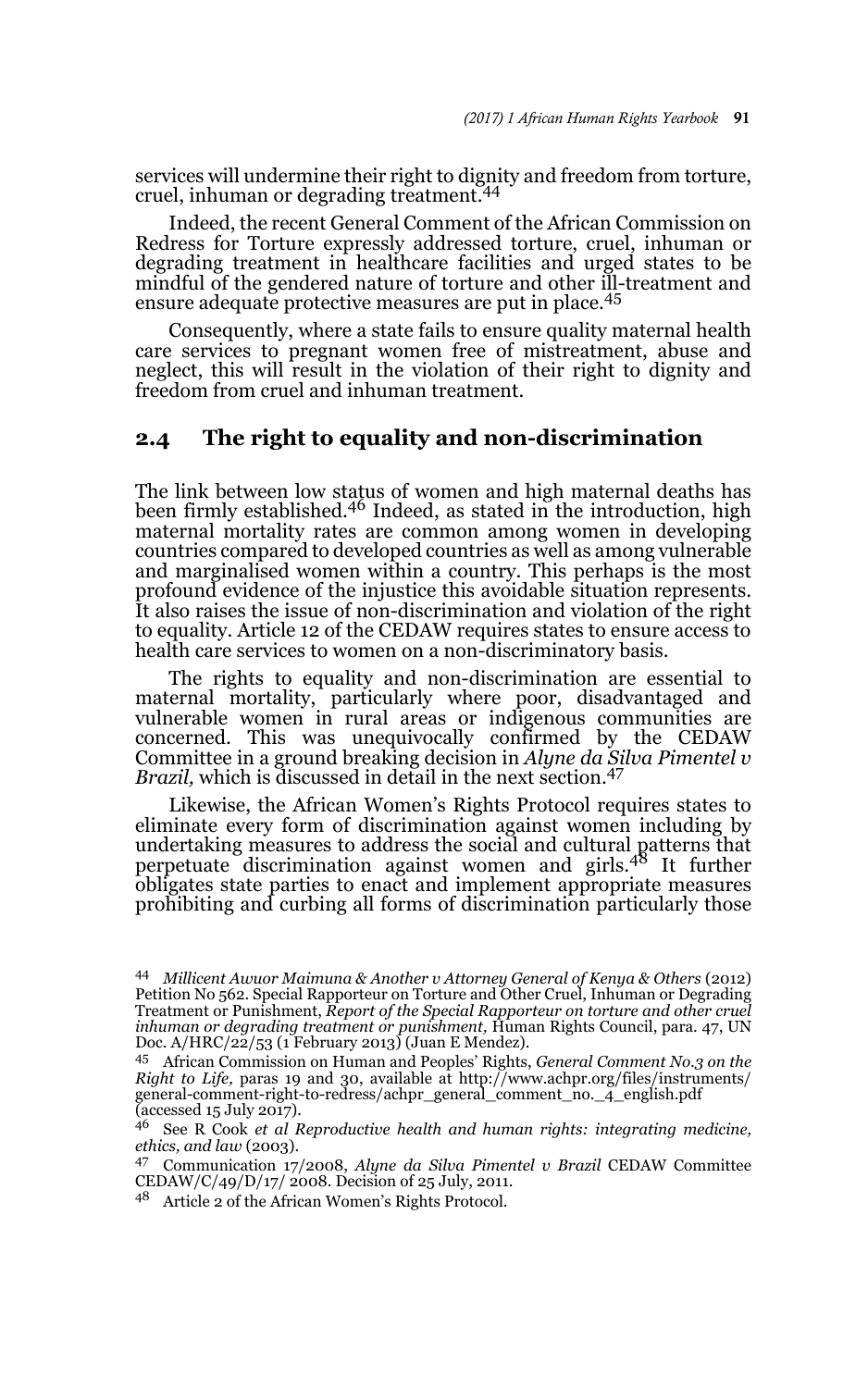harmful practices which endanger the health and general well-being of women.49

Given the high maternal deaths in many African countries and the failure of governments to address this situation, African governments can be held accountable for the violation of the rights to equality and non-discrimination of women.

### **2.5 The right to information**

Access to comprehensive sexual and reproductive health information is crucial to preventing ill-health and ensuring the well-being of all individuals. More importantly, access to sexual and reproductive health information can help in preventing unplanned pregnancies, unsafe abortion and minimising incidence of maternal deaths and morbidities. The ICESCR Committee has noted that the enjoyment of the right to health includes access to health facilities and information.50 The right to information is guaranteed in most international human rights instruments. Article 19 of the ICCPR provides for the right to information, while articles 10(h) and 16(1)(e) of CEDAW guarantee women, including those in rural areas, access to family planning information. The right is equally guaranteed in regional instruments such as the African Women's Rights Protocol, particularly article 14(2)(a), which tasks states with providing adequate, affordable, and accessible health-related information, particularly for women in rural areas.51

These provisions impose both positive and negative obligations on states to ensure access to sexual and reproductive health information and to refrain from interfering with the enjoyment of this right.<sup>52</sup> Yet, in many parts of Africa, vulnerable women, including young women and women in rural areas, often lack access to adequate information to prevent unplanned pregnancies and other risks associated with pregnancy.

# **3 INITIATIVES AND JURISPRUDENCE OF UN HUMAN RIGHTS BODIES ON MATERNAL MORTALITY**

As illustrated in the section above, UN institutions, including treaty monitoring bodies have had the opportunity to address maternal mortality as a human rights concern. This section considers the

<sup>49</sup> Article 2(1)(b) of the African Women's Rights Protocol

<sup>&</sup>lt;sup>50</sup> UN CESCR General Comment 14 (n 20 above).<br> $^{51}$  African Momon's Bights Brotocol, http://

African Women's Rights Protocol, http://www.achpr.org/instruments/womenprotocol/#14 (accessed 14 July 2017).

 $52$  See S Coliver 'The right to information necessary for reproductive health and choice under international law' (1995) 44 *American University Law Review* 1279.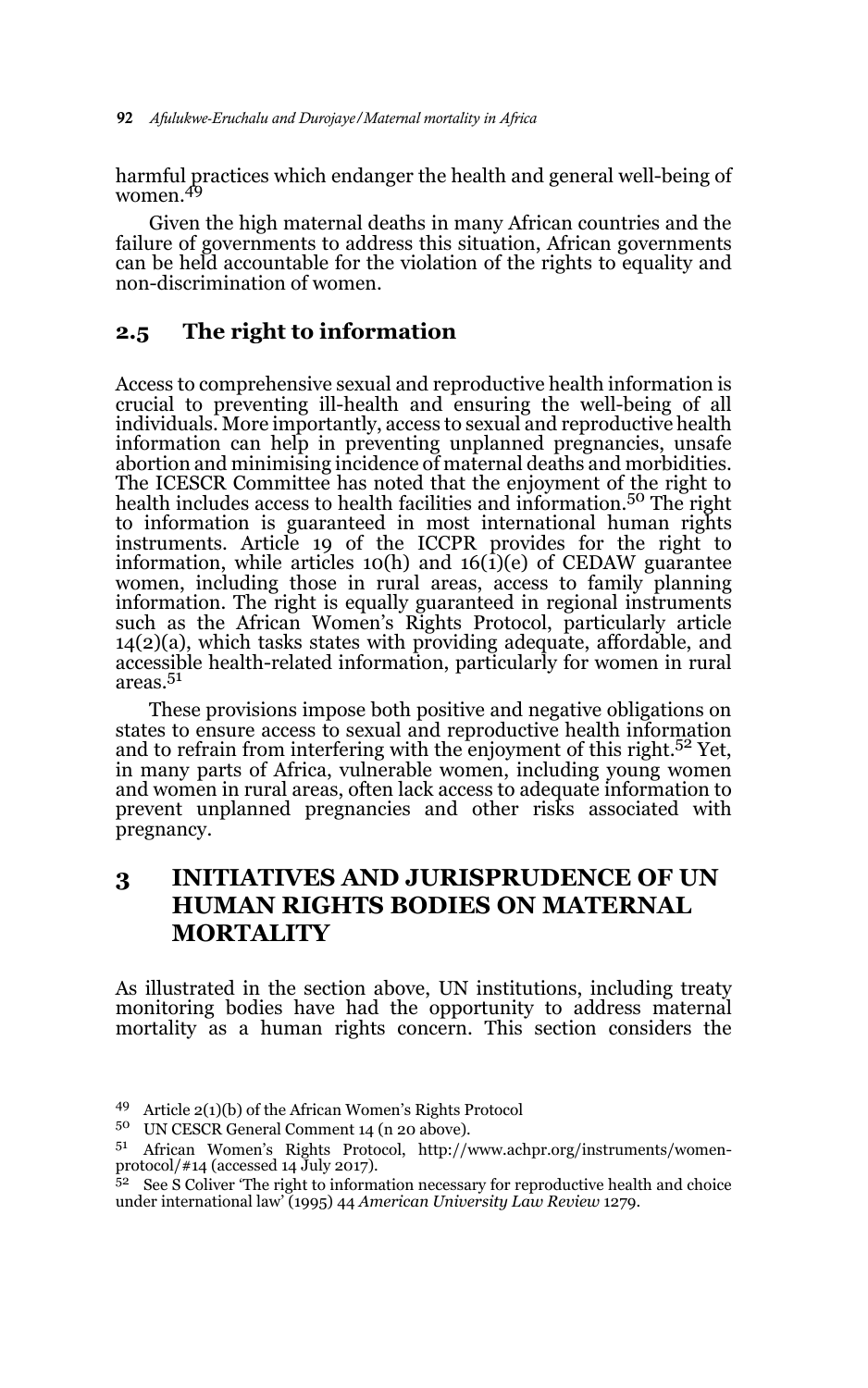clarification and elaboration provided under the UN human rights system with regard to maternal mortality.

## **3.1 Resolution 11/8 and the first report of the Office of the High Commissioner for Human Rights regarding maternal mortality and morbidity**

As noted above, despite the fact that regional and international instruments guarantee rights, which are applicable to preventable maternal deaths and injuries, these deaths have persisted in high levels. Concerted advocacy by stakeholders, and particularly nongovernmental organisations (NGOs), at the regional and global levels eventually yielded extraordinary results at the United Nations. In June 2009, a year after the African Commission's resolution on maternal mortality and the same year that CARRMA was launched, the UN Human Rights Council adopted resolution 11/8 which ultimately became its first of a series of resolutions on preventable maternal mortality and morbidity and human rights to advance and set standards on maternal health.<sup>53</sup>

Recalling states' obligations under CEDAW, ICCPR and CESCR among others, the 2009 resolution recognised the need for increased political will, cooperation and technical assistance at the international and national levels to effectively reduce preventable maternal deaths and injuries.<sup>54</sup> Resolution 11/8 recognised that these deaths and injuries are aggravated by poverty, gender inequality and discrimination and other factors including inadequate access to health facilities and lack of infrastructure.55 It further recognised that a majority of maternal deaths and injuries are preventable and should be addressed through protecting the rights of women and girls, especially their rights to life, dignity, education, health, information, non-discrimination and to enjoy the benefits of scientific progress.56 The resolution urged states to fulfil and implement their human rights commitments under several instruments including by allocating sufficient resources to health systems.57 It provided specific recommendations to states which included both honouring existing commitments and making new ones, swapping effective practices and technical assistance to reinforce their capacities, and integrating a human rights perspective into all of their efforts by addressing the link between discrimination against women and maternal mortality and morbidity.<sup>58</sup>

- As above, para 2.
- <sup>57</sup> As above, para 3.
- <sup>58</sup> As above, para 4.

<sup>53</sup> A/HRC/11/L.16 http://ap.ohchr.org/documents/E/HRC/resolutions/A\_HRC\_RES \_11\_8.pdf (accessed 14 July 2017).

<sup>54</sup> As above.

 $55$  As above.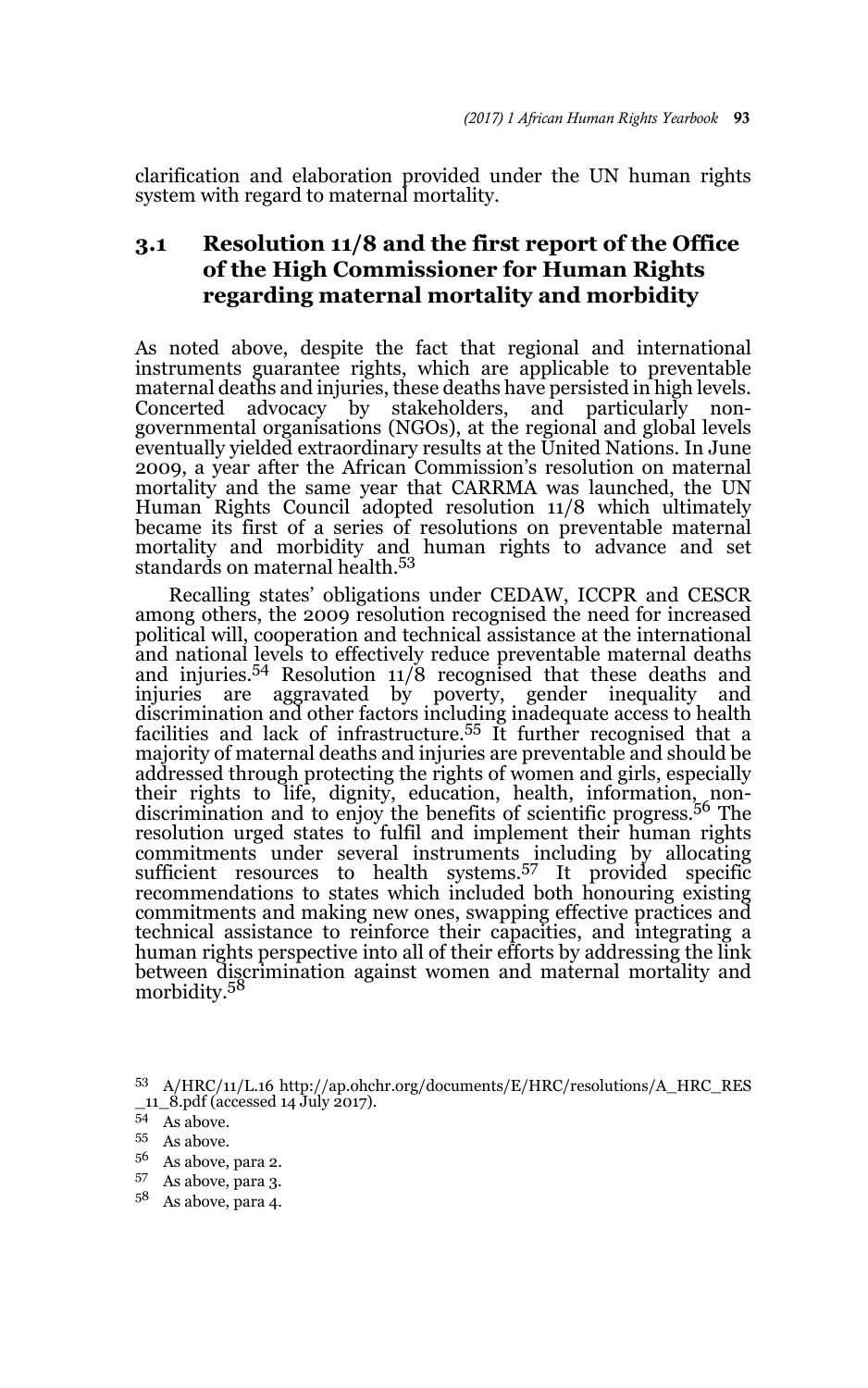Resolution 11/8 went beyond addressing states to urging other stakeholders, including national human rights institutions (NHRIs) and non-governmental organisations (NGOs), to prioritise the issue of preventable maternal mortality and morbidity in their work with the UN human rights system including the treaty monitoring bodies, special procedures, and the universal periodic review process.59 It also tasked the UN High Commissioner for Human Rights (UNHCHR) with preparing a thematic study on the issue within one year, with the input<br>of states, relevant UN agencies, and stakeholders.<sup>60</sup> The study would specifically identify the human rights dimensions of preventable maternal deaths and injuries in the existing international legal framework and offer suggestions for improving how the UN system had so far been addressing those human rights dimensions.<sup>61</sup> The resolution concluded with the Human Rights Council obliging itself to review the thematic study during its fourteenth session, in June 2010, to hold an interactive dialogue on the study, and take further action as needed.<sup>62</sup>

Indeed, the African Commission's resolution equally called on civil society, including NGOs, to advocate accountability and monitor the implementation of government programs to reduce maternal mortality.<sup>63</sup> It further provided specific recommendations to states such as to fulfil their obligations to allocate 15 per cent of their national budgets to the health sector, adopt a human rights framework in maternal health programs and strategies, and provide updates on policy, institutional and other national efforts aimed at decreasing maternal deaths and injuries, during periodic review sessions. However, it did not contain any time-specific deliverables which would have encouraged urgent action and assured accountability. The Commission neither had nor did the resolution call for the establishment of a mechanism equivalent to the UNHCHR, to coordinate the regional human rights system's and states' efforts and provide tailored technical guidance to states to promote compliance.

In contrast, the concrete mandates and time-specific provisions in the Human Rights Council's resolution, as well as the express inclusion of the contribution of other stakeholders beyond states, lent urgency to the issue, gave legitimacy to various stakeholders, and galvanised action. For instance, by April 2010, the Office of the High Commissioner for Human Rights (OHCHR) developed a thematic study, with the input of states, NGOs, and external experts, along with its key findings, serving as a game changer for how the United Nations system had previously worked to address maternal mortality and morbidity. The study clarified the conceptual framework for understanding the connection between maternal mortality and human rights. It confirmed the linkages between gender inequality and

- <sup>59</sup> As above, para 5.
- $^{60}$  As above, para 6.
- As above.
- <sup>62</sup> As above, para 7.
- <sup>63</sup> African Commission (n 1 above) para 8.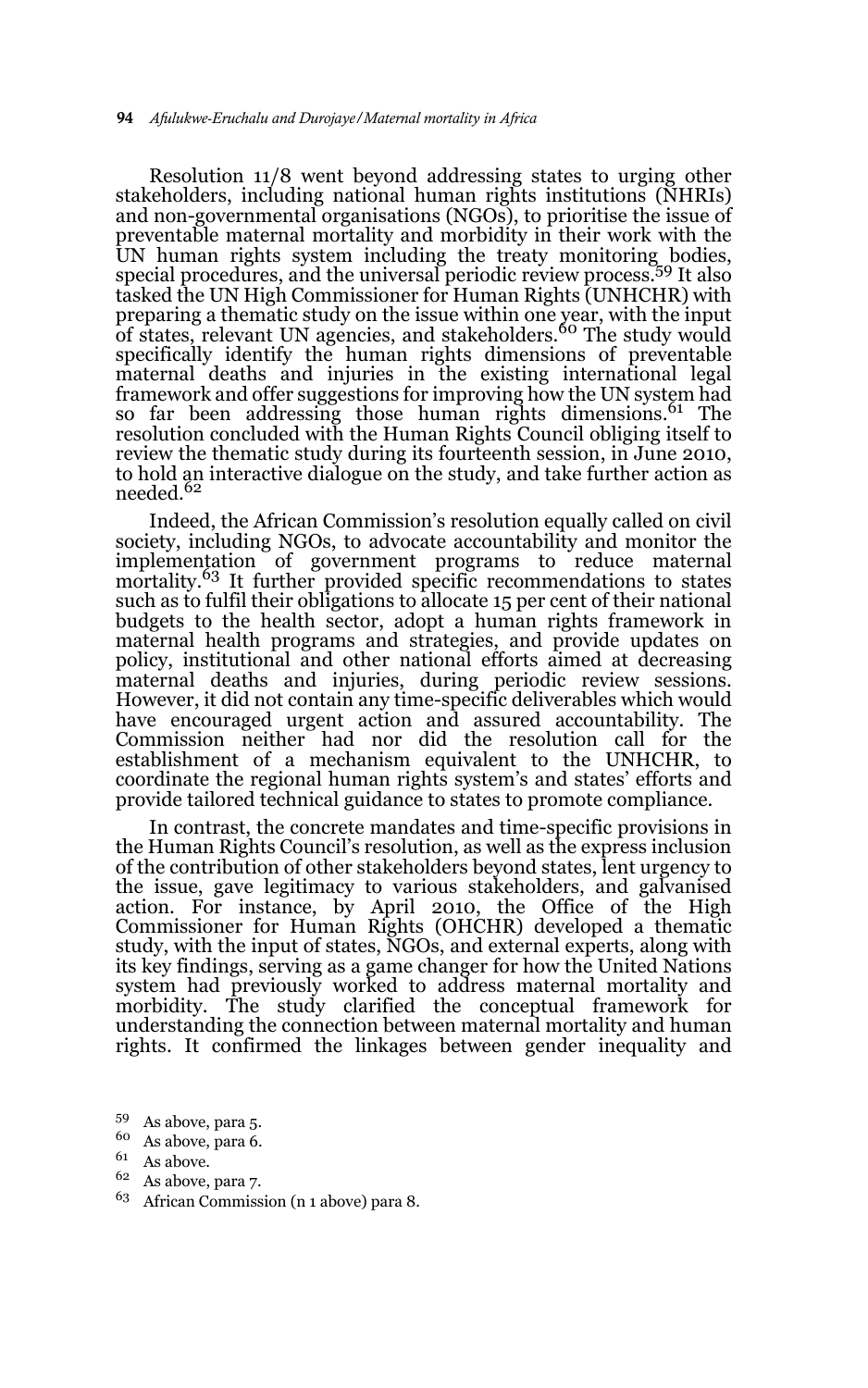discrimination against women and girls and maternal deaths and injuries and stressed the importance of ensuring women's human rights, including sexual and reproductive rights.64 The study, in delineating an overview of the United Nations system's efforts to reduce preventable maternal deaths and injuries, determined that a significant initiatives were in existence and ranged from development of norms and policies to service provision and accountability measures.<sup>65</sup>

However, it further determined that these efforts sometimes lacked coherence and frequently needed greater action to ensure expected results,<sup>66</sup> and offered recommendations on what the Human Rights Council could do to strengthen these existing efforts.<sup>67</sup> For instance, the study urged governments to scale up technical interventions which are affordable, acceptable and culturally sensitive.<sup>68</sup> It noted that reducing maternal deaths would include much more than guaranteeing access to health care services and would entail addressing the underlying socio-cultural, political and economic determinants of health such as ensuring access to information on sexual and reproductive health, education, and promoting gender equality.<sup>69</sup> The OHCHR study further provided an analysis of what a human rightsbased approach to reducing maternal mortality requires including the<br>application of seven human rights principles.<sup>70</sup> These principles which are accountability, $7^1$  non-discrimination, participation $7^2$  and transparency,<sup>73</sup> empowerment,<sup>74</sup> sustainability,<sup>75</sup> as well as international  $\alpha$  assistance and cooperation,  $\alpha$ <sup>6</sup> must be integrated in all policies and programmes.

The effective application of these core principles to all of the efforts undertaken at a regional or country level in the African region would take the continent closer to its objective of effectively reducing preventable maternal mortality and morbidity. For instance, entrenching accountability in ongoing maternal mortality initiatives or campaigns in Africa such as CARMMA and 'Africa cares: no woman should die while giving life' must require all governments to not only ensure adequate redress is given to victims of preventable maternal

- $^{68}$  As above, 16-17.
- $^{69}$  As above.
- $^{70}$  As above, 18.
- As above, 18-20.
- $\frac{72}{73}$  As above, 20.
- $^{73}$  As above, 20-21.<br> $^{74}$  As above 21
- As above, 21.
- <sup>75</sup> As above.
- <sup>76</sup> As above, 22.

<sup>64</sup> Report of the Office of the United Nations High Commissioner for Human Rights on preventable maternal mortality and morbidity and human rights; http:// www2.ohchr.org/english/bodies/hrcouncil/docs/14session/A.HRC.14.39\_AEV-2.pdf (accessed 14 July 2017).

 $\frac{65}{66}$  As above, 22.

 $^{66}$  As above.

 $^{67}$  As above.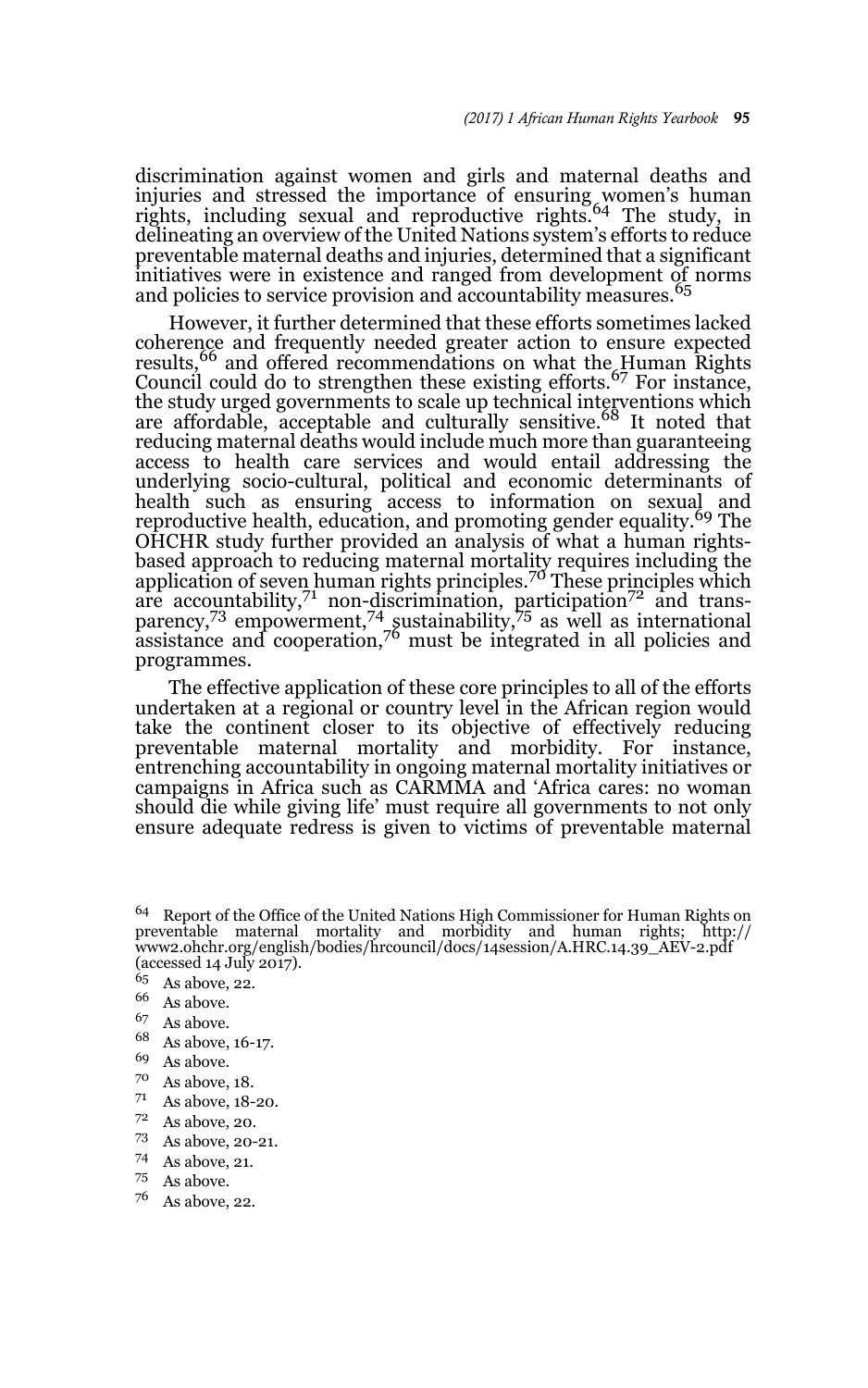injuries and death but to simultaneously prevent future occurrences through health system-wide reforms.77 Ensuring redress for victims requires investigating violations, prosecuting perpetrators and providing reparation including compensation.78 Though there are recent and ongoing efforts to secure this type of accountability for maternal deaths and injuries through the judicial system in a few African countries,<sup>79</sup> successful implementation of systemic changes to the health systems of African countries, a second component of what it means to ensure accountability, is yet to be attained.

### **3.2 Resolution 15/17 and the second report of the OHCHR**

The findings and recommendations in the OHCHR study directly contributed to the adoption of a second resolution which sustained the momentum that was generated by the first. In 2010, the Human Rights Council adopted resolution 15/17, a second resolution on maternal mortality, in which it reaffirmed resolution 11/8 and welcomed recent maternal mortality-reduction initiatives, including in Africa.<sup>80</sup> These initiatives include the convening of the summit of the African Union in Kampala in July 2010 on 'Maternal, infant and child health and development in Africa', the launch of CARMMA and the 'Africa cares:<br>no woman should die while giving life' campaign.<sup>81</sup> The Human Rights Council urged states to adopt the recommendations in the OHCHR study, discussed above, including collecting disaggregated data, <sup>82</sup> redoubling efforts to fulfil relevant rights obligations, and allocating adequate resources to the health sector.<sup>83</sup>

In the resolution, the Council also mandated OHCHR to invite states, UN and regional bodies, NHRIs, civil society organisations and other stakeholders to submit information on instances of good or effective practices that exemplify the adoption of a human rights-based approach to eliminating avoidable maternal deaths and injuries.<sup>84</sup> It

<sup>80</sup> Preventable maternal mortality and morbidity and human rights: follow-up to Council resolution 11/8. A/HRC/15/L.27 https://documents-dds-ny.un.org/doc/ UNDOC/GEN/G10/167/35/PDF/G1016735.pdf?OpenElement (accessed 14 July 2017).

<sup>82</sup> As above, para 3.

<sup>83</sup> As above, para 5. For a detailed discussion of the role of NGOs and NHRIs in addressing preventable maternal mortality and morbidity see Afulukwe-Eruchal (n 79 above).

<sup>84</sup> As above, para 9.

<sup>77</sup> As above, 18.

<sup>78</sup> As above, 18-20.

<sup>79</sup> For a detailed discussion on this see O, Afulukwe-Eruchalu 'Accountability for nonfulfilment of human rights obligations: a key strategy for reducing maternal mortality and morbidity in sub-Saharan Africa; in C Ngwena and E Durojaye (eds) *Strengthening the protection of sexual and reproductive health and rights in the African region through human rights* (2014) 119-151; see also O Afulukwe-Eruchalu 'Accountability for maternal healthcare services in Nigeria' (2017) 137 *International Journal of Gynecology and Obstetrics* 220-226.

 $^{81}\;$  As above.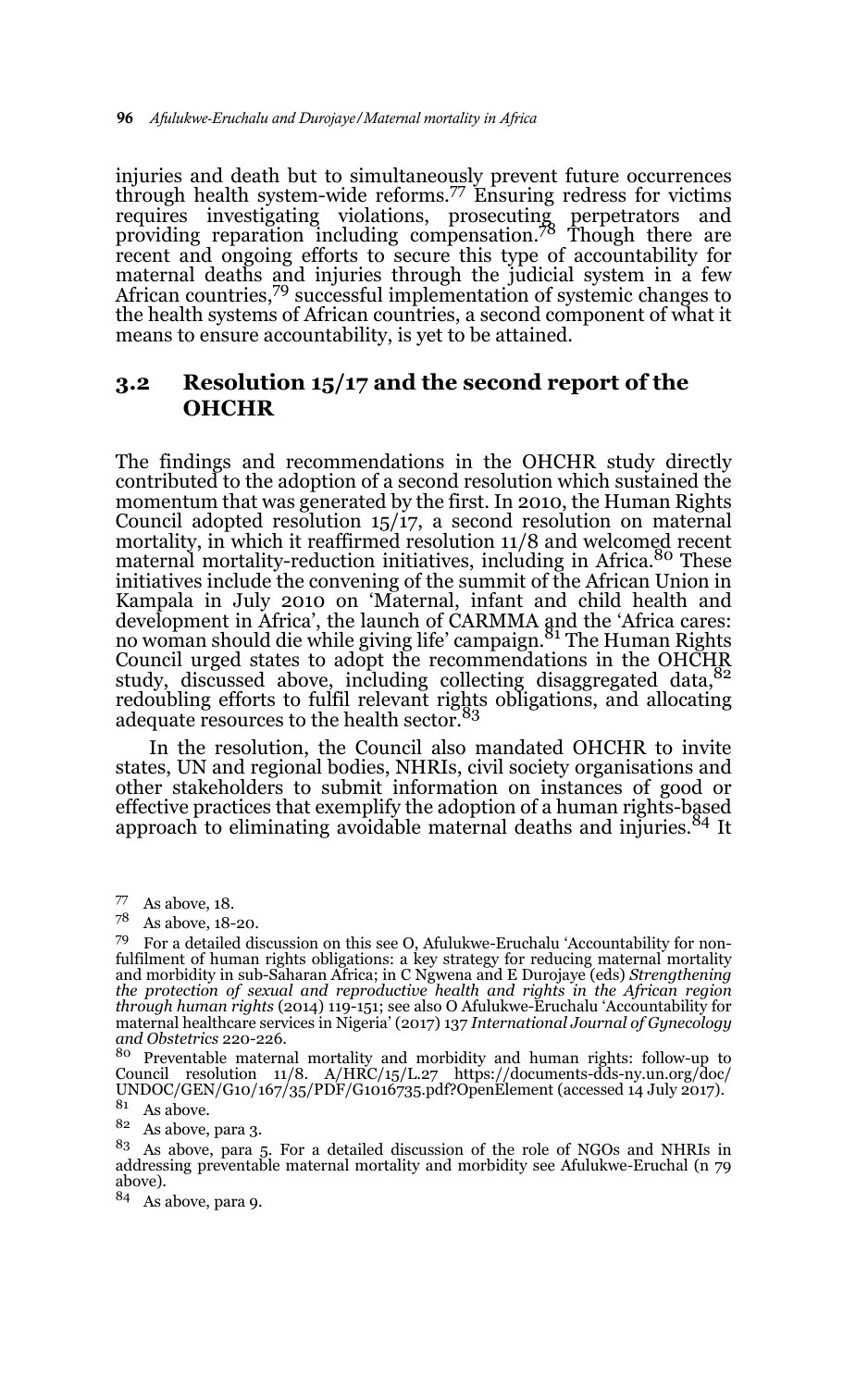was tasked with developing a second study that would represent an analytical compilation of its results.<sup>85</sup>

The Council, like it did with the first resolution, expressly called for the cooperation of NGOs and other stakeholders,<sup>86</sup> and included a provision in the resolution committing itself to be prepared to take additional action to reduce preventable maternal deaths and injuries during its next session.<sup>87</sup> This consistent and deliberate setting aside of time and space on the Council's agenda during a specified upcoming session to address ongoing efforts to reduce preventable maternal deaths also served as evidence of political will and ensured that preventable maternal mortality remained visible within the United Nations system.

Complying with the Council's request, the UNHCHR engaged a wide range of stakeholders, including 14 NGOs and five NHRIs, in<br>developing an analytical report.<sup>88</sup> This second report identified good or effective practices in adopting a human rights-based approach to eliminating preventable maternal mortality and morbidity. It outlined how such initiatives embodied a human rights-based approach and which aspects succeeded in achieving a reduction in maternal mortality and morbidity through a human rights-based approach. These aspects included those that enhanced the status of women; strengthened health systems; addressed unsafe abortion; expanded access to sexual and reproductive rights; and improved monitoring and evaluation of states'<br>accountability measures.<sup>89</sup> The report further provided concrete examples of ways in which similar initiatives could give effect more fully to a human rights-based approach in Africa,<sup>90</sup> and other regions.

A thorough review of these examples by African countries, and their application in existing regional initiatives on maternal mortality, could strengthen their chances of successfully reducing preventable maternal deaths.

<sup>85</sup> As above, para 10.

 $\frac{86}{87}$  As above, para 7.

As above, para 11.

<sup>88</sup> A/HRC/18/27, para 1, available http://www2.ohchr.org/english/issues/women/ docs/WRGS/A-HRC-18-27\_en.pdf (accessed 14 July 2017).

<sup>89</sup> As above, para 5.

<sup>90</sup> As above, paras 35-50.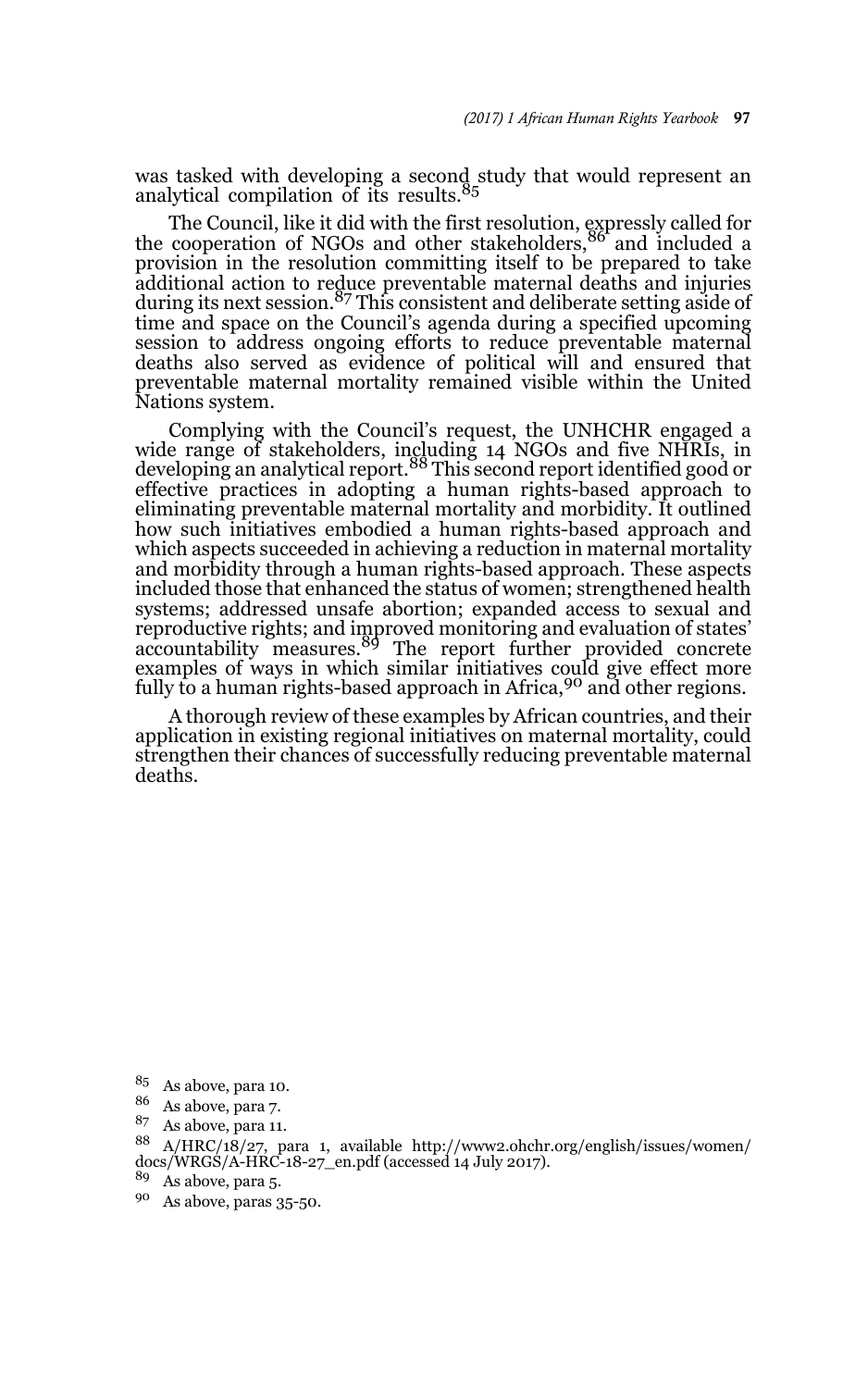# **3.3 Resolution 18/2 and the OHCHR's technical guidance on the application of a human rightsbased approach to the implementation of policies and programmes to reduce preventable maternal mortality and morbidity**

The Human Rights Council subsequently adopted a third resolution in 2011 which urged states and other stakeholders to pay heightened attention to the inter-linkages between maternal deaths and injuries and root causes such as gender inequality, lack of access to adequate health care services, and violence against women and girls.<sup>91</sup> It further mandated the UNHCHR to prepare a third report which would be a concise technical guidance on the application of a human rights-based approach to the implementation of policies and programmes to reduce preventable maternal mortality and morbidity.92 Resolution 18/2 raised the bar that had been set by the previous two resolutions by going beyond requesting a study that would give a theoretical explanation of a human rights-based approach to addressing preventable maternal deaths and injuries, including the 7 principles discussed above, to requesting one that would also lay out what it would mean to apply this<br>approach in practice.<sup>93</sup>

In 2012, the OHCHR released the technical guidance<sup>94</sup> which served to operationalise the previous reports by providing concrete step-by-step information on what it would mean to apply a human rights-based approach in developing policies and programs to address preventable maternal deaths and injuries.

## **3.4 Resolution 33/18 and a unified focus on the Sustainable Development Goals**

Since the release of the OHCHR's technical guidance, states have been encouraged to provide information on how they are applying the technical guidance. Civil society organisations and all other stakeholders also have periodic opportunities to submit information on how states are implementing the practical examples in the technical guidance in their programming and policies on maternal health.

<sup>91</sup> A/HRC/RES/18/2, para 3, available at http://www.legal-tools.org/doc/1a2b4c/pdf/ (accessed  $14$  July  $2017$ ).

 $92$  As above, para 5.

<sup>93</sup> A/HRC/RES/18/2, para 3, available at http://www.legal-tools.org/doc/1a2b4c/pdf/ (accessed July 14 2017).

<sup>94</sup> (A/HRC/21/22), available at http://www2.ohchr.org/english/issues/women/docs/ A.HRC.21.22\_en.pdf (accessed 14 July 2017).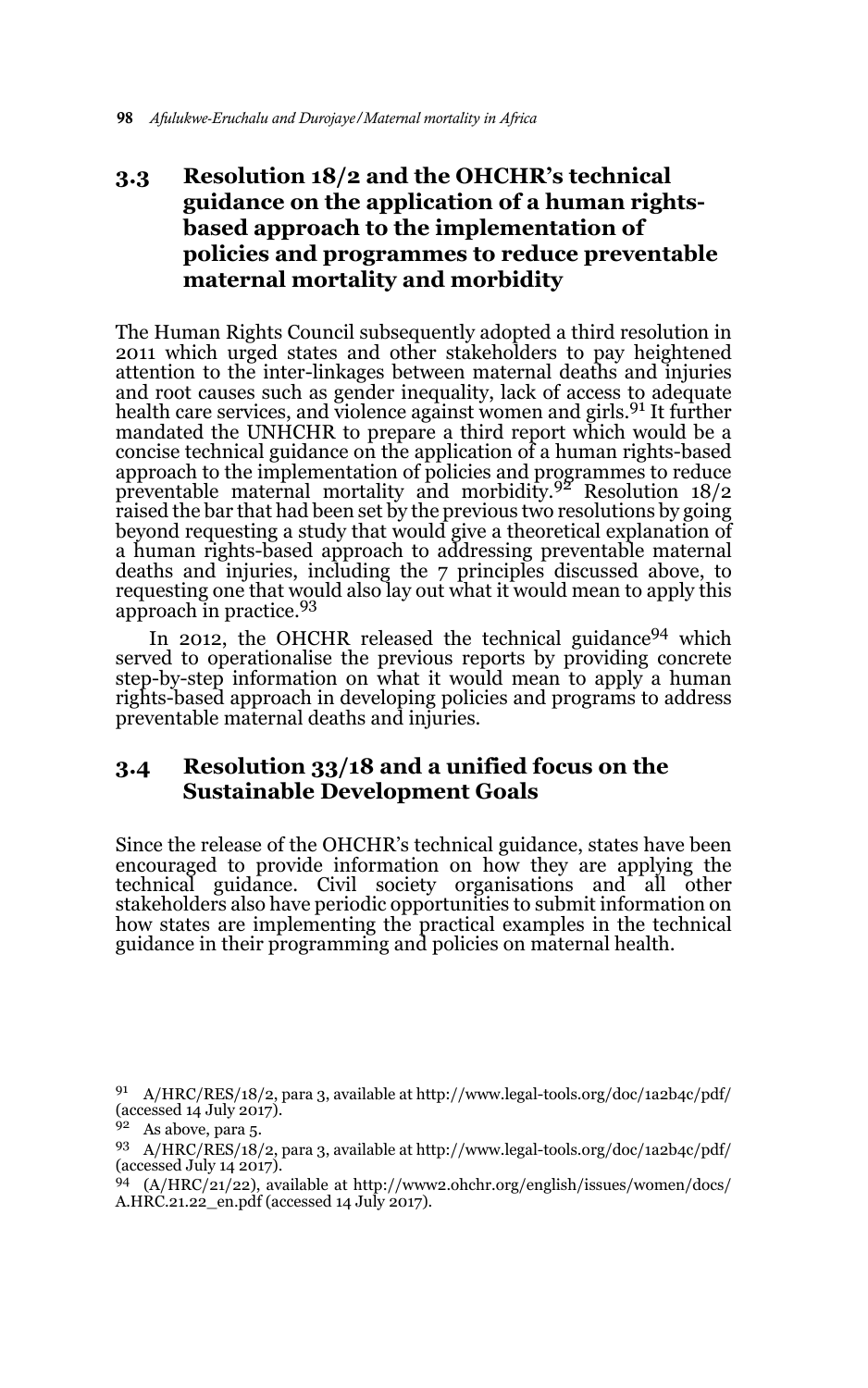In 2016, the HRC adopted a resolution on maternal mortality. Resolution 33/18, represents the latest instalment of these groundbreaking resolutions which continue to raise the bar on United Nationsled initiatives to address preventable maternal deaths.95 In keeping with the global focus on meeting the targets set under the SDGs, the resolution has also recognised the importance of identifying, within the SDGs framework, appropriate national indicators in reducing maternal mortality and morbidity. It urges states to assess, reform and establish accountability mechanisms to ensure access to justice for women and girls, and to continue to apply the OHCHR's technical guidance.

Like the previous resolutions, it has retained the use of timespecific deliverables including by committing to convening a panel discussion on the connections between SDGs 3 and 5 and preventable maternal deaths and injuries, and sexual and reproductive health and rights. In doing so, the Council continues to send a strong message that its focus on maternal health will remain a priority and its deliberations, and perhaps resolutions, will not cease till preventable maternal deaths and injuries become a thing of the past. The African human rights system could benefit from this approach in developing and rolling out initiatives including resolutions, studies, and technical guidance which are especially designed to account for Africa's unique challenges and prospects.

### **3.5 Jurisprudence: CEDAW Committee decision in**  *Alyne v Brazil*

Aided by the adoption of the maternal mortality resolutions, the development and findings of the OHCHR's studies, and the work of NGOs, the CEDAW Committee, charged with interpreting and ensuring states' compliance with CEDAW, categorically confirmed states' obligations to address preventable maternal deaths and ensure to women adequate access to maternal health services, as a fundamental right, in its seminal decision of August 2011 in the case of *Alyne v Brazil*. 96

On 11 November 2002, Alyne, a Brazilian woman of African descent who was then six months pregnant with her second child, went to a local health centre due to vomiting and severe abdominal pain.97 The doctor did not perform any tests before sending her home with vitamins and medicine. She came back two days later, still complaining that she had severe pain, and only then did the doctors admit her and establish the absence of a foetal heartbeat.98 Alyne had a stillbirth but, against prevailing medical standards which prescribe that surgery should be

<sup>95</sup> A/HRC/RES/33/18 available at http://ap.ohchr.org/documents/dpage\_e.aspx?si=  $A/HRC/RES/33/18$  (accessed 15 July 2017).

<sup>96</sup> Communication 17/2008, *Alyne da Silva Pimentel v Brazil*, CEDAW Committee 10 August 2011 UN Doc CEDAW/C/49/D/17/2008.

<sup>97</sup> *Alyne da Silva Pimentel* (n 96 above) paras 2.1-2.14.

<sup>98</sup> As above, paras 2.3-2.4.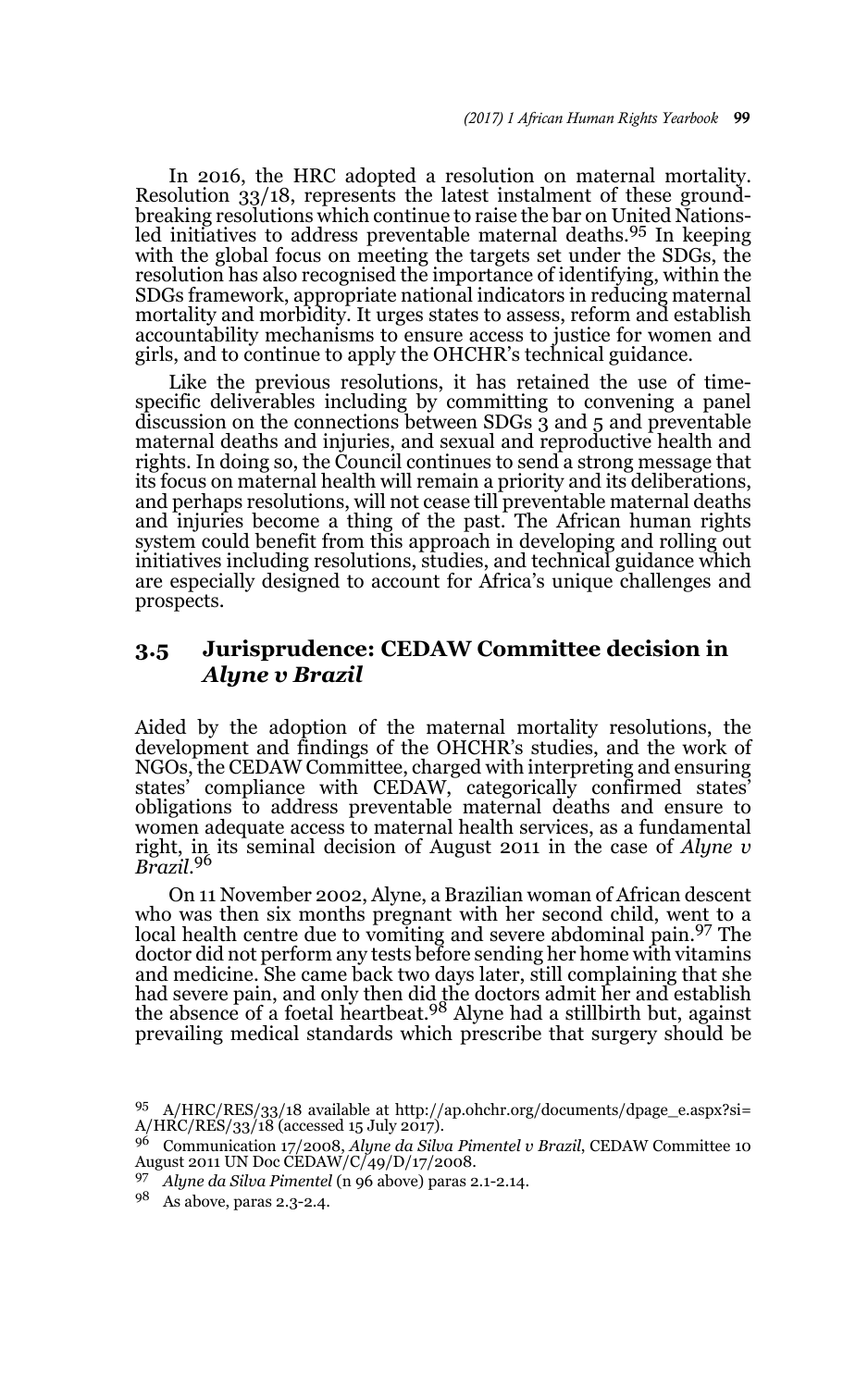performed urgently to ward off any bleeding or infection, she did not<br>receive surgery for over 14 hours.<sup>99</sup>

After surgery, she had severe haemorrhaging and low blood pressure, but the doctors did not transfer her to a hospital with betterequipped facilities until her condition had worsened.<sup>100</sup> When they tried to transfer her, a municipal hospital was the only one that had space.<sup>101</sup> The local health centre did not own an ambulance and though the municipal hospital owned only one, it was reluctant to use it to facilitate the transfer, so Alyne's family attempted but was unable to<br>arrange for a private ambulance.<sup>102</sup> During the resulting eight-hour delay in getting her to the municipal hospital, she fell into a coma.<sup>103</sup> When she was eventually transported to the municipal hospital, her medical records were not sent along.<sup>104</sup> Ultimately, Alyne was left in the hallway of an emergency room in the municipal hospital until she died 21 hours later,<sup>105</sup> on 16 November 2002, leaving behind a five year old daughter.<sup>106</sup>

Due to the undue delays in obtaining a remedy in Brazil, substantiated by evidence that women who belong to vulnerable groups in Brazil, such as those who are poor and those who are of African descent, are unlikely to obtain a remedy in the courts, $107$  the case was initiated before the CEDAW Committee in 2007. The main claims were that the government of Brazil had violated Alyne's rights to life, health and legal redress, guaranteed by its Constitution as well as<br>international·human·rights·treaties,·including CEDAW.<sup>108</sup> The claims highlighted the poor quality of care at an inadequately-equipped health centre, the delay in recommending a referral, the lack of space at betterequipped hospitals, the lack of reliable transportation to effect the transfer, the failure to transfer her medical records along with her to ensure appropriate and timely care, and the lack of access to emergency obstetric care as the main factors that caused her death.

The CEDAW Committee determined that Alyne's death was due to low-quality care.109 It also found that Brazil had violated Alyne's right to health under article 12 of the Convention. It determined that the government's assertion that it could not be held responsible for the actions of a private health institution was invalid, emphasising that governments could not relinquish their responsibilities by outsourcing

- <sup>99</sup> As above, para 2.6.
- <sup>100</sup> As above, paras 2.6-2.8.
- <sup>101</sup> As above, para 2.8.
- $102\,$  As above.
- <sup>103</sup> As above.
- <sup>104</sup> As above, para 2.10.
- <sup>105</sup> As above, paras 2.12 & 3.6.
- <sup>106</sup> As above, para 3.14.
- <sup>107</sup> As above, para 5.3.
- <sup>108</sup> Paras 3.1-3.15; see articles 1, 2 & 12 of the CEDAW.
- <sup>109</sup> As above, paras 7.3-7.5.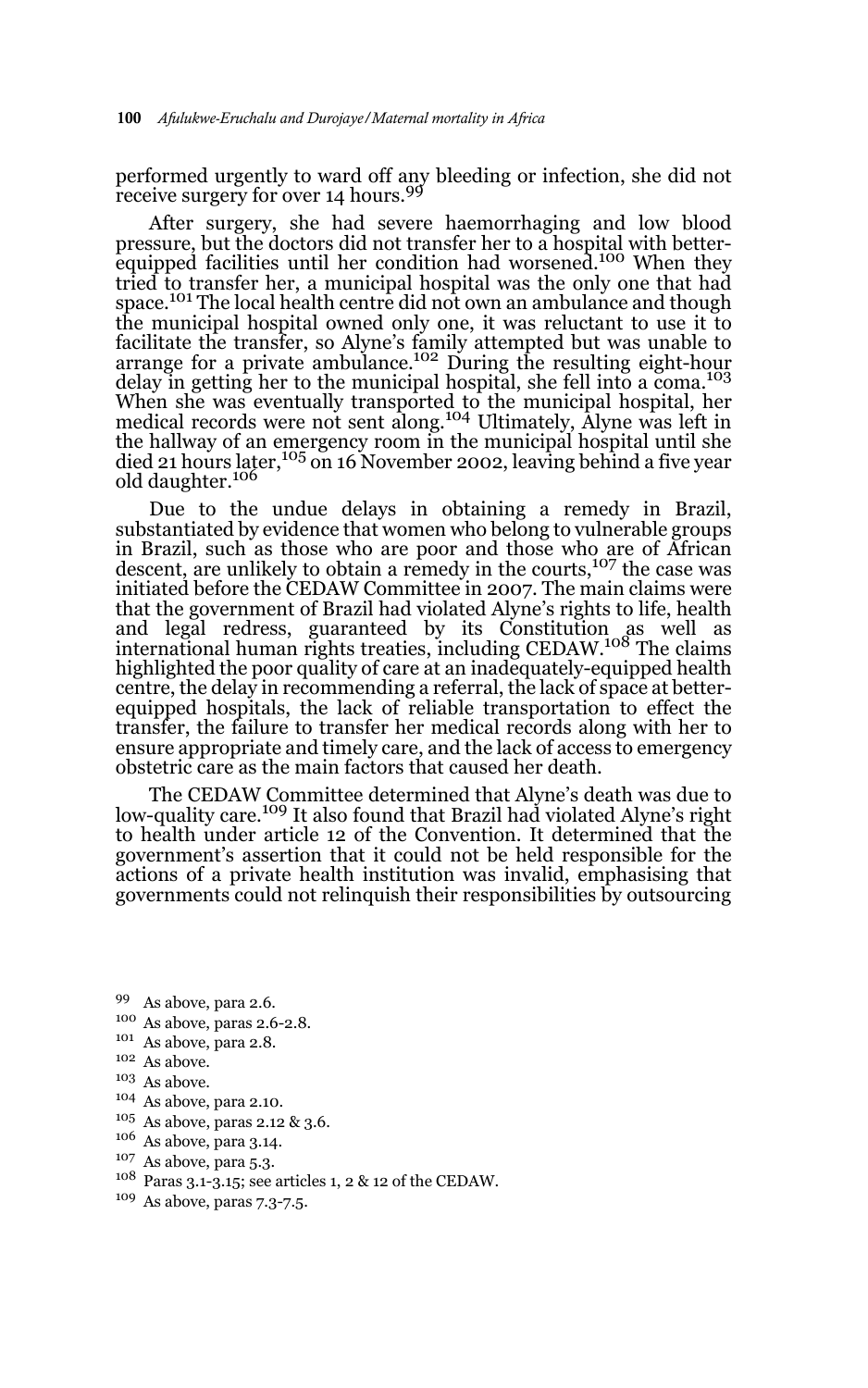medical services. Instead, they must supervise and regulate the health practices and policies of private health facilities.<sup>110</sup> It also found that Brazil had violated Alyne's right to access to justice guaranteed in article 2(c), due to the delays and ultimate lack of redress. It further determined that the government had failed in its obligation to exercise due diligence in ensuring that private healthcare providers deliver sufficient care as provided for in article  $2(e)$  of the Convention.<sup>111</sup> It also held that Alyne's right to non-discrimination, defined under article 1,<br>had been violated.<sup>112</sup>

The Committee issued both individual and broader remedies aimed at addressing structural shortcomings. It mandated individual remedies such as reparation to Alyne's family, including financial compensation.113 It also required the government to ensure maternal healthcare was affordable to all women,<sup>114</sup> and to train healthcare providers about women's reproductive rights including quality care during pregnancy and timely emergency obstetric care.115 The Committee asked the government to provide effective remedies for violations of women's reproductive rights,<sup>116</sup> to make certain that health centres respect reproductive healthcare standards,<sup>117</sup> to punish providers who violate women's reproductive rights,<sup>118</sup> and to implement a national law to reduce maternal mortality and morbidity.<sup>119</sup>

The case also established state responsibility for private healthcare facilities, and can offer the African Court on Human and Peoples' Rights (African Court) crucial insights on the role it could play to develop and strengthen standards and ensure accountability for preventable maternal mortality and morbidity.

# **4 POTENTIAL OF THE AFRICAN COURT AND COMMISSION TO DEVELOP NORMS ON MATERNAL MORTALITY**

As noted above, all the three major human rights instruments in the region – the African Charter, the African Children's Rights Charter and the African Women's Rights Protocol – contain important provisions relevant in addressing maternal mortality as a human rights violation. Furthermore, both the African Court and the African Commission have

- <sup>110</sup> As above, para 7.5.
- <sup>111</sup> As above, para 8.
- $^{112}\,$  As above.
- <sup>113</sup> As above, para 8.1.
- <sup>114</sup> As above, para 8.2(a).
- $115$  As above, para 8.2(b).
- $116$  As above, para 8.2(c).
- <sup>117</sup> As above, para 8.2(d).
- $118$  As above, para 8.2(e).
- $119$  As above, para 8.2(f).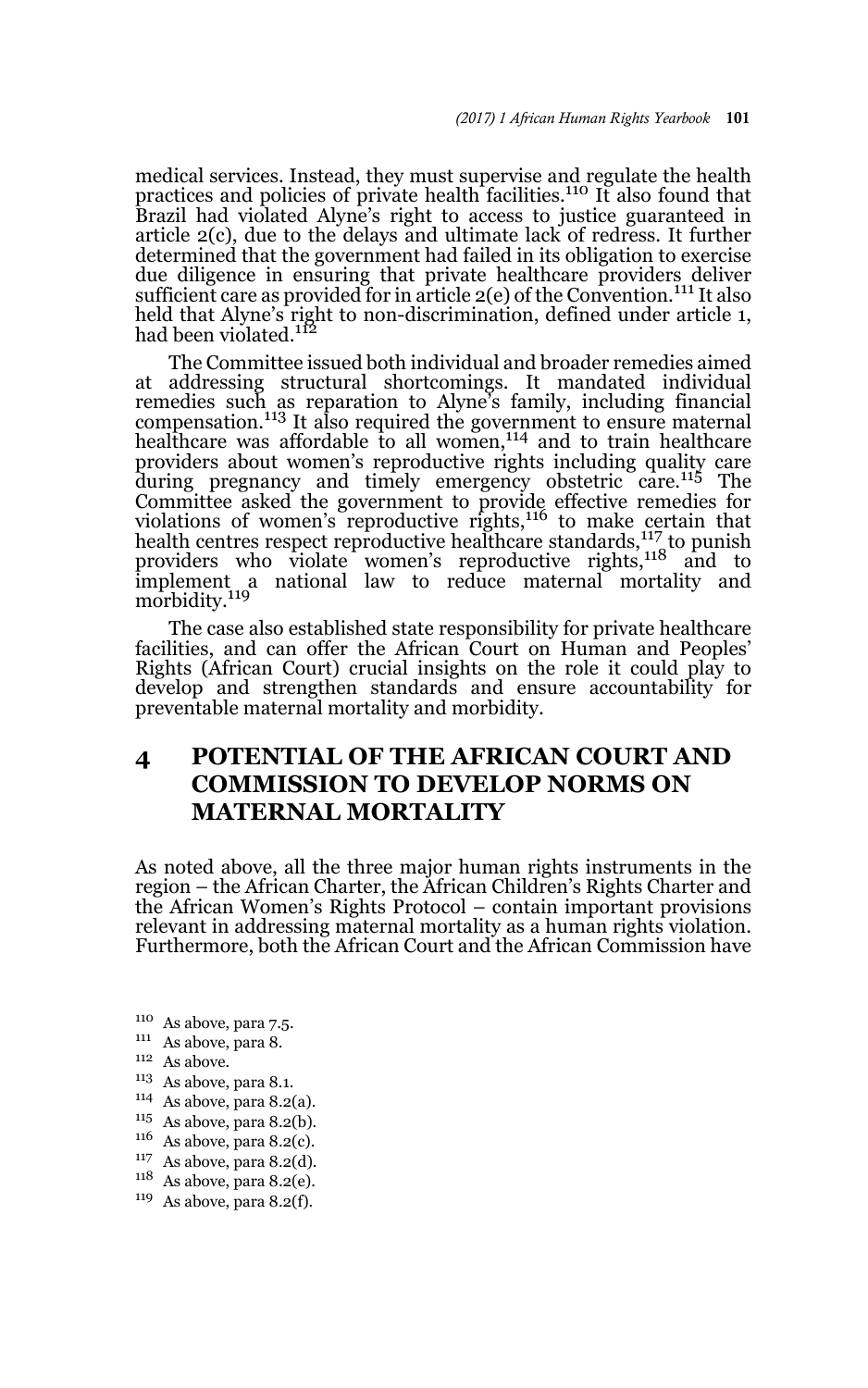important roles to play in developing norms and standards on maternal mortality. The Court can develop important jurisprudence on maternal health to hold states accountable in this regard. Equally, the African Commission through its promotional and protective mandate can develop norms and standards to address maternal mortality in the region. So far, the African Court is yet to decide any case relating to maternal mortality. Most of the cases that the Court has dealt with relate to civil and political rights. This may be due to the fact that only 8 countries have entered a declaration as envisaged under article 36(4) of the Protocol to the African Charter establishing the Court. It might be necessary for the Court to consider experiences from other jurisdictions in this regard.

While the Commission and Courts are yet to issue any decision specifically relating to maternal mortality, some important standards have been developed relevant to addressing this issue in the region. As noted earlier, as far back as 2008, the Commission adopted a resolution relating to maternal mortality as a human rights challenge. In that resolution, the Commission declared maternal mortality a state of emergency in Africa and called on African governments to wake up to their obligations to address preventable maternal deaths in the region. The Commission reasoned that maternal deaths in the region constituted a violation of women's rights to dignity, life, health and non-discrimination.

In its first General Comment on article 14 of the African Women's Rights Protocol, the Commission had called on African governments to create an enabling environment where legal and policy frameworks respect the rights of persons living with or affected by HIV.<sup>120</sup> The Commission noted that

States Parties should also ensure that health workers are not allowed, on the basis of religion or conscience, to deny access to sexual and reproductive health services<br>to women as highlighted in this document.<sup>121</sup>

It further expressed deep concerns about lack of access to sexual and reproductive health services for women in the region. Moreover, the Commission urged African governments to adopt a holistic approach towards addressing norms that perpetuate the low status of women in societies and improve access to sexual and reproductive health services for women.<sup>122</sup> This statement is not only crucial to addressing the high prevalence of HIV among women, but also important in mitigating some of the factors that aggravate maternal mortality in the region. Studies have shown correlation between high HIV prevalence and maternal mortality in the region.<sup>123</sup>

<sup>120</sup> African Commission on Human and Peoples' Rights General Comments on article 14(1)(d) and (e) of the Protocol to the African Charter on Human and Peoples' Rights on the Rights of Women in Africa adopted during the 52nd Ordinary Session in Côte d'Ivoire 9-22 October 2012.

<sup>121</sup> As above, para 31.

 $122$  As above.

<sup>123</sup> See for instance L Say *et al* 'Global causes of maternal death: A WHO systematic analysis' (2014) *Lancet* e323-e333.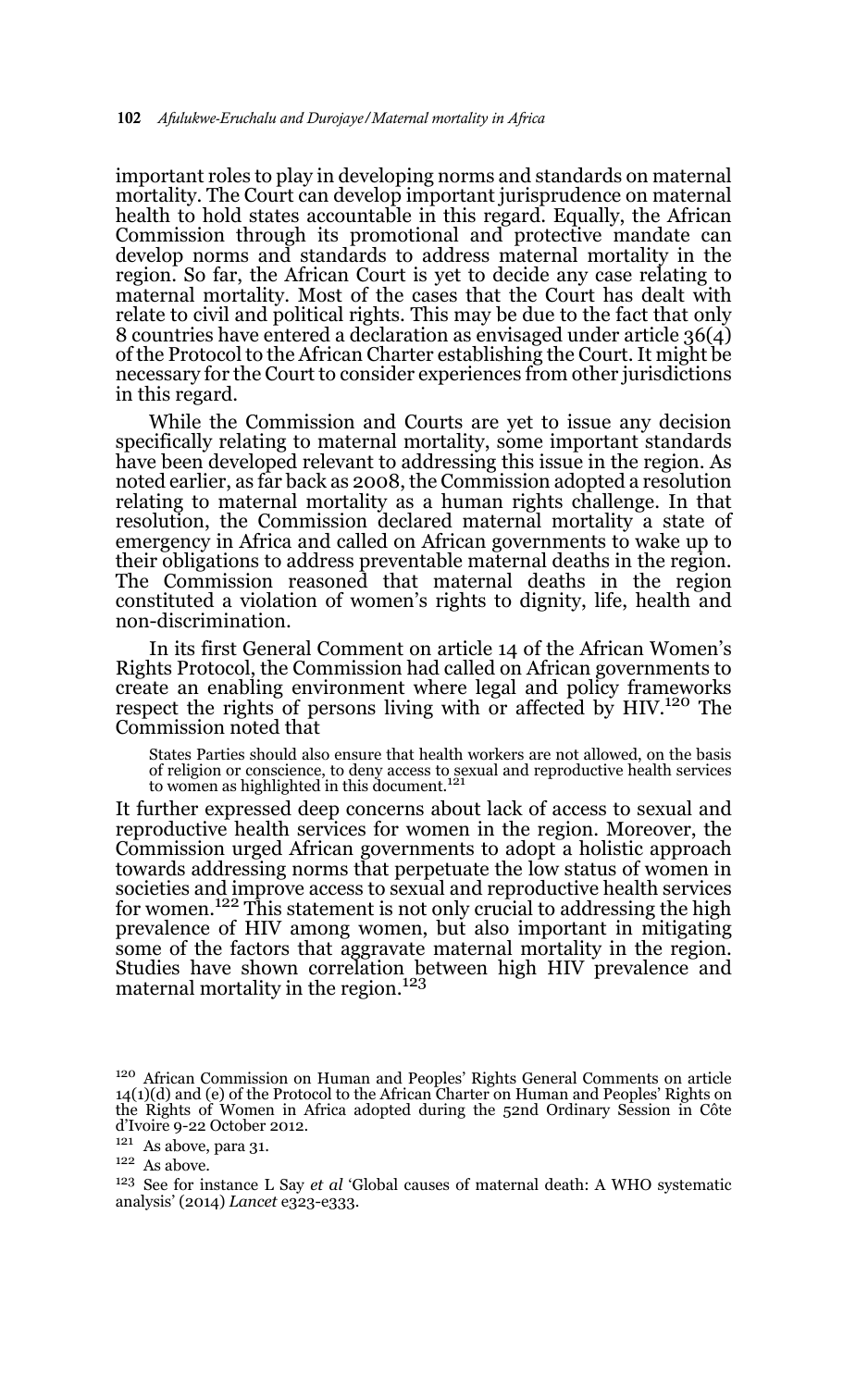Furthermore, in its General Comment 2 on other provisions of article 14 of the African Women's Rights Protocol, the Commission called on African governments to ensure universal access to sexual and reproductive health in order to address unsafe abortion and mortalities among women and girls.124 Although the General Comment did not specifically focus on maternal mortality, some of the standards developed by the Commission are relevant in addressing high maternal mortality in the region. For instance, the Commission calls on African governments to ensure availability of contraceptive services, family planning services and sexuality education in order to advance the sexual and reproductive health of women in the region.125 Given that low uptake of contraception and lack of access to family planning services often lead to unplanned pregnancies, this statement by the Commission is germane in addressing maternal mortality in the region. $126$ 

Also, in its General Comment 3 the Commission adopted a similar progressive approach as the HRC in its General Comment 6 to interpreting the right to life guaranteed under the African Charter by noting that states do not only have negative obligations to refrain from taking lives but also positive obligations to prevent loss of life.127 The Commission specifically notes that the right to life includes preventing maternal deaths. This is also consistent with the approach of the other United Nations bodies such as the CEDAW Committee, Committee on the Rights of the Child, and the CESCR in its General Comment 14, where it noted that the enjoyment of the right to health is dependent on other rights such as life, dignity, privacy and non-discrimination.<sup>128</sup>

The Commission's stance is also an acknowledgment of the interdependence and interrelatedness of all human rights. The Commission has affirmed this approach in some of its jurisprudence. For instance, in the *SERAC* case, the Commission had reasoned that the pollution of water and land of the Ogoni people not only violated the right to health but also undermined the rights to life, dignity, food and non-discrimination.129 Also, in *International Pen* case, the Commission noted that a denial of access to health care services to a prisoner would undermine the right to life guaranteed in the African

<sup>128</sup> General Comment 14 (n 15 above).

<sup>124</sup> African Commission on Humana and Peoples' Rights General Comment 2 on article 14(1)(a), (b), (c) and (f) and article 14(2)(a) and (c) of the Protocol to the African Charter on Human and Peoples' Rights on the Rights of Women in Africa adopted during the 55th Ordinary Session in Angola 28 April -12 May 2014.

 $125$  As above.

<sup>126</sup> For a detailed analysis of this General Comment see C Ngwena *et al* 'Human rights advances in women's reproductive health in Africa' (2014) 129 *International Journal of Gynaecology and Obstetrics* 184-187.

<sup>&</sup>lt;sup>127</sup> African Commission on Human and Peoples' Rights General Comment No. 3 On the African Charter on Human and Peoples' Rights: The Right to Life (Article 4) adopted during its 57th Ordinary Session, held in Banjul, The Gambia, in November 2015.

<sup>129</sup> *Social and Economic Rights Action Centre (SERAC) and another v Nigeria* (2001) AHRLR 60 (ACHPR 2001).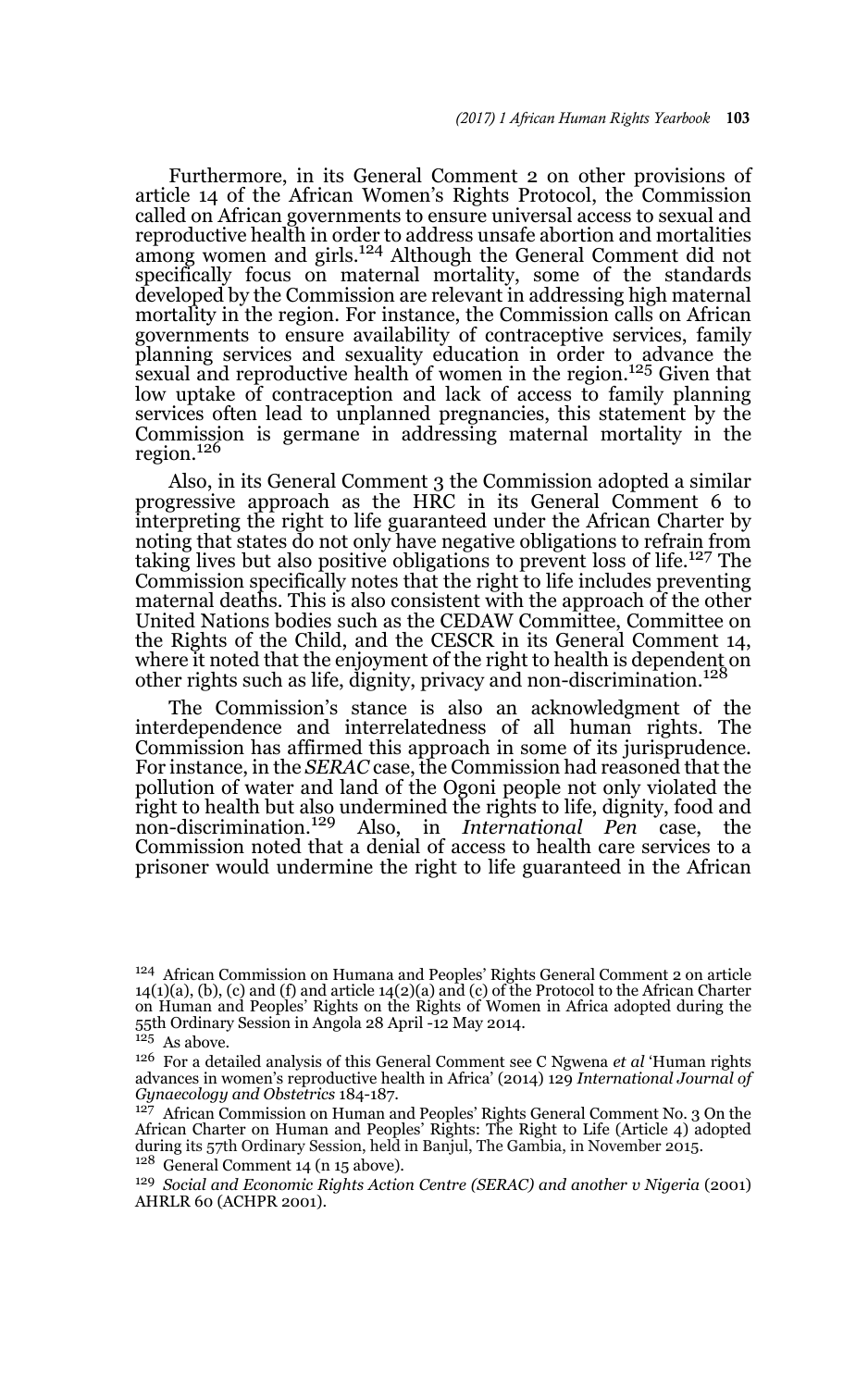Charter.130 This approach provides an opportunity for the Commission in future to address maternal mortality as not only a violation of women's rights to health and reproductive well-being, but also the rights to life, dignity and non-discrimination.<sup>131</sup>

Although the Commission is yet to clearly outline the nature of states' obligations in relation to the right to health under the Charter or the African Women's Rights Protocol, it has, however, noted as follows:

Enjoyment of the human right to health as it is widely known is vital to all aspects of a person's life and well-being, and is crucial to the realisation of all the other fundamental human rights and freedoms. This right includes the right to health facilities, access to goods and services to be guaranteed to all without discrimination of any kind … The African Commission would however like to state that it is aware that millions of people in Africa are not enjoying the right to health maximally because African countries are generally faced with the problem of poverty which renders them incapable to provide the necessary amenities, infrastructure and resources that facilitate the full enjoyment of this right. Therefore, having due regard to this depressing but real state of affairs, the African Commission would like to read into article 16 the obligation on part of states party to the African Charter to take concrete and targeted steps, while taking full advantage of its available resources, to ensure that the right to health is fully realised in all its aspects without discrimination of any kind.<sup>132</sup>

This statement would seem to suggest that the realisation of the right to health under the Charter must be interpreted broadly to cover not only physical access but also health facilities and goods. Implicit in this is that states must ensure access to comprehensive maternal health care including availability of skilled health care providers, emergency medical care and access to transportation services for women in rural areas. In addition, it would require African governments to ensure access to quality, affordable maternal health medicines such as oxytocin and misoprostol to prevent post-partum haemorrhage and magnesium sulphate for the treatment of pre-eclampsia and eclampsia. A report has noted that more than 80 million out of 136 million women (majority of whom are in developing countries, including Africa) that give birth annually suffer from excessive bleeding (known medically as postpartum haemorrhage (PPH)) after childbirth.<sup>133</sup> It further notes that pre-eclampsia and eclampsia claim the lives of an estimated 63,000 women (majority in developing countries) each year.134 It is noted that the odds of a woman dying as a result of these conditions in developing countries are about 300 times higher than that of developed countries.<sup>135</sup> This unacceptable and tragic waste of human lives requires the urgent attention of African governments.

<sup>130</sup> International Pen and Others (on behalf of Ken SaroWiwa) v Nigeria (2000) AHLR 212 (ACHPR 1998*).* 

<sup>133</sup> R Wilson *et al Key data and findings: medicines for maternal health* (2012).

<sup>134</sup> As above.

 $135$  As above.

<sup>&</sup>lt;sup>131</sup> For a detailed discussion of this approach see E Durojaye 'The approaches of the African Commission to the right to health under the African Charter' (2013) 17 *Law Democracy and Development* 393.

<sup>132</sup> See *Purohit and Another v The Gambia* (2003) AHRLR 96 (ACHPR 2003) paras 80-84.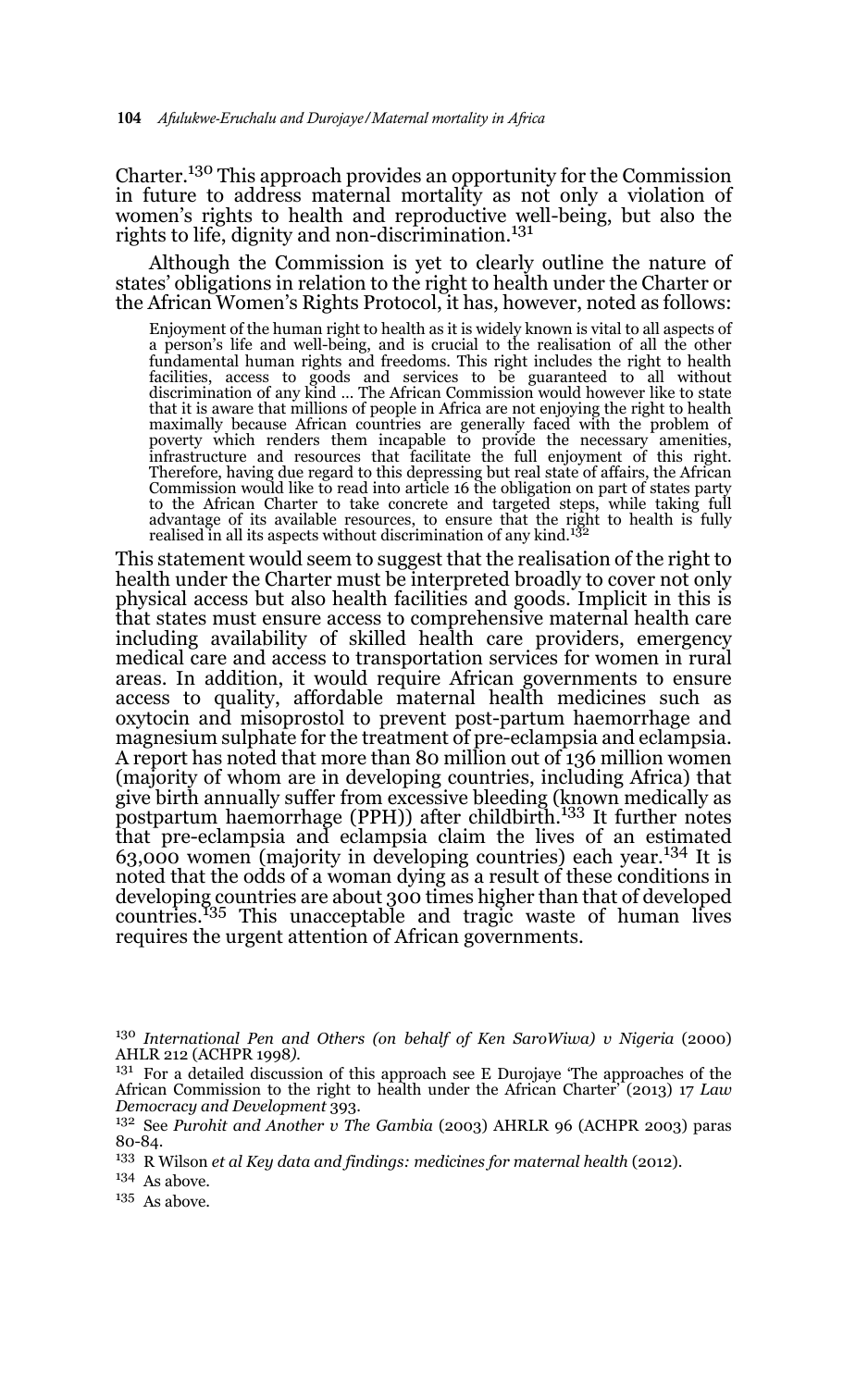In some of its concluding observations to states reports, the Commission has expressed concerns about the unacceptably high maternal deaths in some countries. For instance, in its concluding observations to the government of Nigeria the Commission noted with concern the high maternal mortality in the country and urged the government to take adequate steps and measures to address the situation.136 Similarly, in its Concluding Observations to the report of the government of Malawi, the Commission expressed concerns about the inability of women to access health care services, including reproductive health care, due mainly to shortages of skilled health care providers and distance to health care facilities.137 According to the Commission, this situation impacted more negatively on women in rural areas than in other parts of the country. The Commission, thus, called on the government of Malawi to strengthen all initiatives aimed at reducing maternal deaths and increase budgetary allocation to the health sector to at least 15 per cent in line with the Abuja Declaration.138 More importantly, the Commission enjoined the government to:

[e]nhance the availability and accessibility of maternity services, including postnatal services, including by: increasing the number of healthcare facilities that are fully equipped to provide comprehensive maternal healthcare; increasing the number and training of skilled health personnel and utilization of skilled health<br>personnel during pregnancy, childbirth and postnatal period at all levels of the<br>health system; and building and improving facilities in rur

This admonition of the Commission to the government of Malawi resonates with the approach of human rights bodies such as the ICESCR Committee in its General Comment 14, the Human Rights Council and the CEDAW Committee.140 It is also consistent with the reasoning of the Commission in some of its interpretative documents such as the resolution on maternal mortality and the Principles and Guidelines on the Implementation of Socio-economic Rights under the African Charter.<sup>141</sup> An important conclusion to be drawn from this is that while the Commission has not yet issued a decision on a communication on maternal mortality, the existing interpretative guidance and the experiences from international human rights bodies provide it with ample arsenal to issue a decision on this issue in future.

<sup>&</sup>lt;sup>136</sup> African Commission, Concluding Observations and Recommendations on the 5th Periodic Report of the Federal Republic of Nigeria on the Implementation of the African Charter on Human and Peoples' Rights (2011 - 2014) adopted during the 57th Ordinary Session 4 - 18 November 2015, Banjul, The Gambia.

<sup>&</sup>lt;sup>137</sup> African Commission, Concluding Observations and Recommendations on the Initial and Combined Periodic Report of the Republic of Malawi on the Implementation of the African Charter on Human and Peoples' Rights (1995-2013) adopted during the 57th Ordinary Session held from 4-18 November 2015 Banjul, The Gambia.

<sup>&</sup>lt;sup>138</sup> As above, 77.

<sup>139</sup> As above, 105.

<sup>140</sup> HRC General Comment 6 of the HRC on article 6 and General Recommendation 24 of the CEDAW Committee.

<sup>141</sup> African Commission, Principles and Guidelines on the Implementation of Economic, Social and Cultural Rights in the African Charter on Human and Peoples' Rights adopted in 2010.